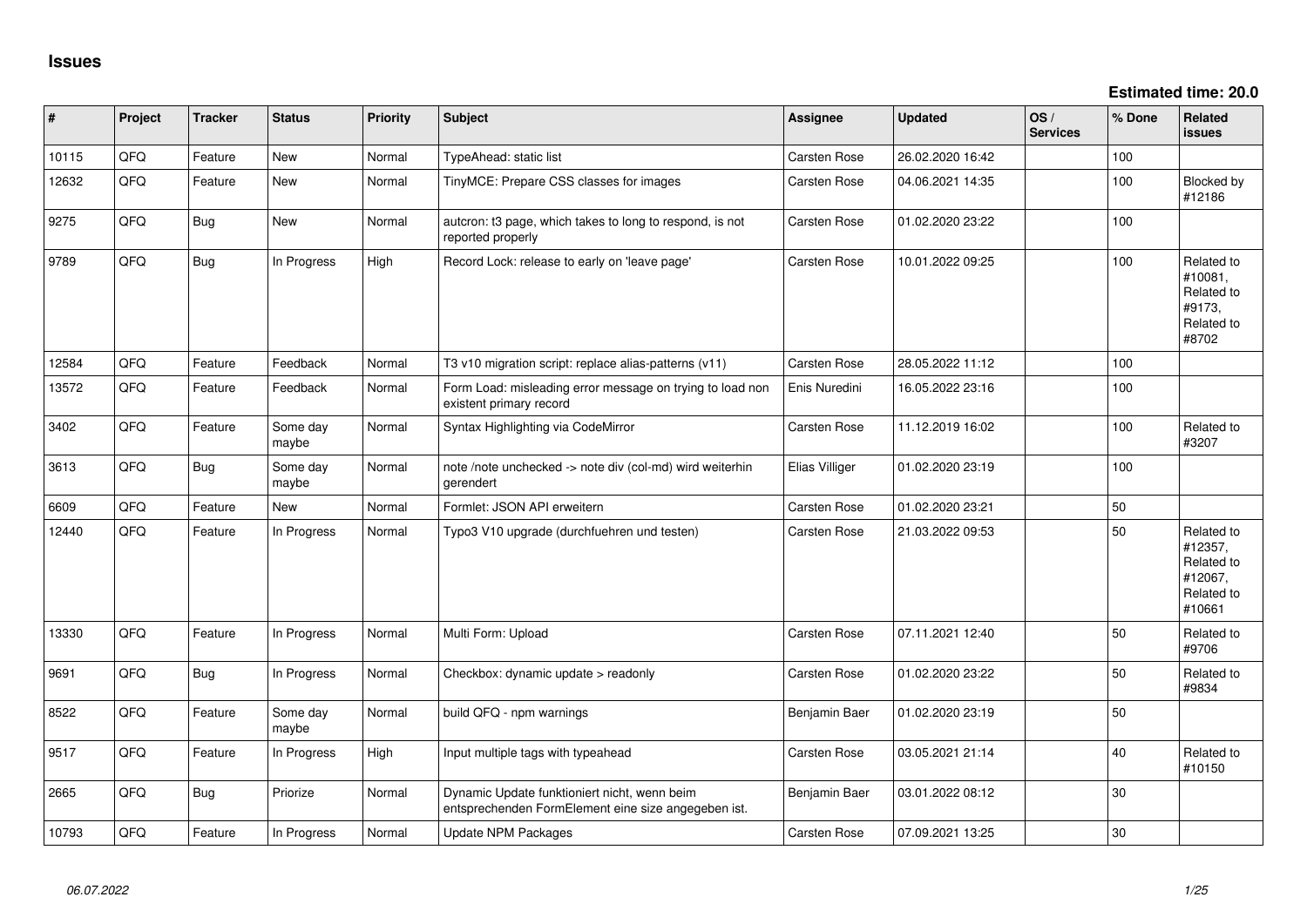| #     | Project | <b>Tracker</b> | <b>Status</b>     | <b>Priority</b> | <b>Subject</b>                                                                                                             | Assignee     | <b>Updated</b>   | OS/<br><b>Services</b> | % Done      | <b>Related</b><br>issues                                             |
|-------|---------|----------------|-------------------|-----------------|----------------------------------------------------------------------------------------------------------------------------|--------------|------------------|------------------------|-------------|----------------------------------------------------------------------|
| 1623  | QFQ     | Feature        | Some day<br>maybe | Normal          | RealURL                                                                                                                    |              | 11.12.2019 16:03 |                        | 30          |                                                                      |
| 13659 | QFQ     | <b>Bug</b>     | <b>New</b>        | Normal          | wrong sanitize class applied to R-store                                                                                    | Carsten Rose | 15.01.2022 14:23 |                        | $\mathbf 0$ |                                                                      |
| 13706 | QFQ     | <b>Bug</b>     | <b>New</b>        | Normal          | Wrong CheckType in FieldElement LastStatus of Form Cron                                                                    | Carsten Rose | 21.01.2022 18:20 |                        | $\pmb{0}$   |                                                                      |
| 10704 | QFQ     | Bug            | New               | Normal          | wkhtml problem rendering fullCalendar.js / fabric.js >><br>successor: puppeteer                                            | Carsten Rose | 12.11.2020 23:45 |                        | $\mathbf 0$ | Related to<br>#5024,<br>Related to<br>#4650,<br>Related to<br>#10715 |
| 11850 | QFQ     | Feature        | <b>New</b>        | Urgent          | Wizard Form: basierend auf einer Tabelle eine Form<br>anlegen.                                                             |              | 03.05.2021 21:12 |                        | $\mathbf 0$ | <b>Blocked by</b><br>#8082                                           |
| 6855  | QFQ     | Feature        | <b>New</b>        | Normal          | With {{feUser:U}}!={{feUser:T}}: Save / Delete: only possible<br>with {{feUserSave:U}}='yes' and '{{feUserDelete:U}}='yes' | Carsten Rose | 01.02.2020 23:21 |                        | $\mathbf 0$ |                                                                      |
| 13354 | QFQ     | Feature        | New               | Normal          | Using Websocket in QFQ                                                                                                     | Carsten Rose | 05.07.2022 16:26 |                        | $\mathbf 0$ | Related to<br>#11076                                                 |
| 7119  | QFQ     | Feature        | <b>New</b>        | Normal          | Upload: scaleDownWidth, scaleDownHeight                                                                                    | Carsten Rose | 01.02.2020 23:21 |                        | $\Omega$    |                                                                      |
| 7175  | QFQ     | Feature        | <b>New</b>        | Normal          | Upload: md5 hash as filename                                                                                               | Carsten Rose | 01.02.2020 23:21 |                        | $\mathbf 0$ |                                                                      |
| 7850  | QFQ     | Feature        | New               | High            | Upload records: non 'pathFileName' column                                                                                  | Carsten Rose | 03.05.2021 21:14 |                        | $\mathbf 0$ |                                                                      |
| 5305  | QFQ     | Bug            | New               | Normal          | Upload FormElement: nicht disabled by readonly Form                                                                        | Carsten Rose | 16.06.2021 13:43 |                        | $\Omega$    | Related to<br>#9347,<br>Related to<br>#9834                          |
| 7219  | QFQ     | Bug            | <b>New</b>        | Normal          | typeSheadSql / typeAheadSqlPrefetch: change to curly<br>braces                                                             | Carsten Rose | 01.02.2020 23:21 |                        | $\Omega$    |                                                                      |
| 10588 | QFQ     | Bug            | New               | Normal          | typeahed Tag: Doku anpassen                                                                                                | Carsten Rose | 12.11.2020 23:45 |                        | $\mathbf 0$ |                                                                      |
| 9077  | QFQ     | Bug            | <b>New</b>        | Normal          | typeAheadSql: report broken SQL                                                                                            | Carsten Rose | 29.06.2022 22:35 |                        | $\mathbf 0$ | Related to<br>#4018                                                  |
| 9221  | QFQ     | Feature        | <b>New</b>        | Normal          | typeAhead: Zeichenlimite ausschalten                                                                                       | Carsten Rose | 29.06.2022 22:36 |                        | 0           |                                                                      |
| 4018  | QFQ     | Feature        | <b>New</b>        | Normal          | typeahead: long query parameter / answer triggers 'Attack<br>detected' and purges current SIP storage.                     | Carsten Rose | 29.06.2022 22:46 |                        | $\mathbf 0$ | Related to<br>#9077                                                  |
| 10640 | QFQ     | Bug            | <b>New</b>        | High            | TypeAhead Tag: FE editierbar trotz readOnly                                                                                | Carsten Rose | 03.05.2021 21:12 |                        | $\Omega$    | Related to<br>#7795                                                  |
| 12400 | QFQ     | Feature        | New               | Normal          | Tutorial ist in QFQ Doku, Wird in der Suche gefunden, es<br>gibt aber kein Menupunkt - Inhalt ueberpruefen                 | Carsten Rose | 03.05.2021 20:45 |                        | $\mathbf 0$ |                                                                      |
| 12187 | QFQ     | <b>Bug</b>     | New               | Normal          | Trigger FormAsFile() via Report: probably problem with multi<br>DB setup                                                   | Carsten Rose | 20.03.2021 21:20 |                        | $\mathbf 0$ |                                                                      |
| 12664 | QFQ     | Feature        | New               | Normal          | TinyMCE: report/remove malicous HTML/JS Code                                                                               | Carsten Rose | 19.03.2022 17:47 |                        | 0           | Related to<br>#14320                                                 |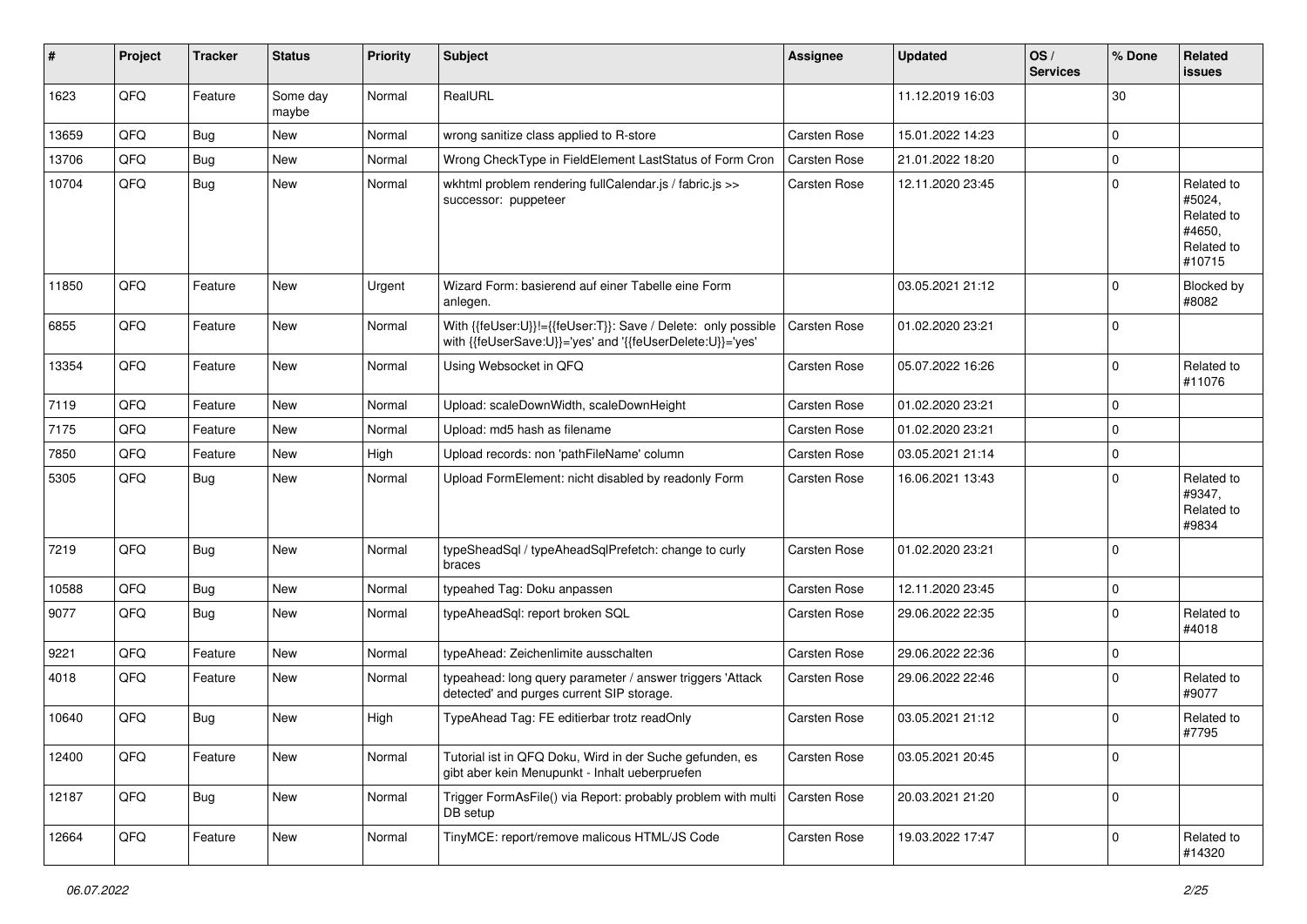| #     | Project | <b>Tracker</b> | <b>Status</b> | <b>Priority</b> | <b>Subject</b>                                                                                       | Assignee                                               | <b>Updated</b>      | OS/<br><b>Services</b> | % Done      | Related<br><b>issues</b>                    |                      |
|-------|---------|----------------|---------------|-----------------|------------------------------------------------------------------------------------------------------|--------------------------------------------------------|---------------------|------------------------|-------------|---------------------------------------------|----------------------|
| 7239  | QFQ     | Feature        | <b>New</b>    | Normal          | TinyMCE: html tag whitelist                                                                          | <b>Carsten Rose</b>                                    | 01.02.2020 23:21    |                        | $\Omega$    | Related to<br>#14320                        |                      |
| 14463 | QFQ     | Support        | <b>New</b>    | Normal          | TinyMCE: FormElement.size = <width>,<height></height></width>                                        | Enis Nuredini                                          | 03.07.2022 17:52    |                        | $\Omega$    | Related to<br>#14455                        |                      |
| 14455 | QFQ     | Support        | <b>New</b>    | Normal          | TinyMCE: Activate save button after upload picture over<br>drag&drop                                 | Enis Nuredini                                          | 03.07.2022 17:53    |                        | $\Omega$    | Related to<br>#14463                        |                      |
| 12186 | QFQ     | Feature        | <b>New</b>    | High            | TinyMCE Config für Objekte                                                                           | <b>Carsten Rose</b>                                    | 07.12.2021 17:19    |                        | $\Omega$    | <b>Blocks</b><br>#12632                     |                      |
| 10345 | QFQ     | Feature        | <b>New</b>    | Normal          | Templates - Patterns QFQ Style                                                                       |                                                        | 03.05.2021 21:01    |                        | $\Omega$    | Related to<br>#10713                        |                      |
| 7521  | QFQ     | Feature        | <b>New</b>    | Normal          | TemplateGroup: fe.type=upload                                                                        | Carsten Rose                                           | 01.02.2020 23:21    |                        | $\Omega$    | Related to<br>#9706                         |                      |
| 12702 | QFQ     | Bug            | <b>New</b>    | High            | templateGroup: broken in multiDb Setup                                                               | <b>Carsten Rose</b>                                    | 14.12.2021 16:02    |                        | $\mathbf 0$ |                                             |                      |
| 12045 | QFQ     | <b>Bug</b>     | <b>New</b>    | Normal          | templateGroup afterSave FE: Aufruf ohne<br>sglHonorFormElements funktioniert nicht                   | Carsten Rose                                           | 18.02.2021 16:33    |                        | $\Omega$    |                                             |                      |
| 12716 | QFQ     | Bug            | <b>New</b>    | Normal          | template group: Pattern only applied to first instance                                               | Carsten Rose                                           | 19.03.2022 17:47    |                        | $\mathbf 0$ |                                             |                      |
| 10506 | QFQ     | <b>Bug</b>     | <b>New</b>    | High            | Template Group broken on MultiDB instance                                                            | <b>Carsten Rose</b>                                    | 03.05.2021 21:12    |                        | $\Omega$    | Related to<br>#10505                        |                      |
| 12679 | QFQ     | Feature        | <b>New</b>    | Normal          | tablesorter: custom column width                                                                     | Carsten Rose                                           | 16.06.2021 11:10    |                        | $\mathbf 0$ |                                             |                      |
| 11892 | QFQ     | Feature        | <b>New</b>    | Normal          | tablesorter: columns with links are hard to order - new<br>qualifier 'Y: <ord>'</ord>                | Enis Nuredini                                          | 23.03.2022 09:22    |                        | $\mathbf 0$ |                                             |                      |
| 14304 | QFQ     | Bug            | <b>New</b>    | Normal          | table sorter view safer does not work                                                                | <b>Carsten Rose</b>                                    | 10.06.2022 11:49    |                        | $\mathbf 0$ |                                             |                      |
| 10114 | QFQ     | Feature        | <b>New</b>    | High            | Symbol (Link): 'G:' (Glyphicon) replaced by 'i:' (icon)                                              |                                                        | 07.12.2021 17:19    |                        | $\Omega$    | Related to<br>#3797,<br>Related to<br>#4194 |                      |
| 12520 | QFQ     | Bug            | <b>New</b>    | Normal          | Switch FE User: still active even FE User session expired                                            | Carsten Rose                                           | 19.03.2022 17:48    |                        | $\mathbf 0$ |                                             |                      |
| 12477 | QFQ     | Feature        | <b>New</b>    | Normal          | Support for refactoring: Form, FormElement, diverse<br>Tabellen/Spalten, tt-content Records          | Carsten Rose                                           | 03.05.2021 20:45    |                        | $\Omega$    |                                             |                      |
| 7574  | QFQ     | Bug            | <b>New</b>    | Normal          | Substitute error: form element not reported / dont parse<br>Form.note                                | <b>Carsten Rose</b>                                    | 01.02.2020 23:21    |                        | $\Omega$    |                                             |                      |
| 12135 | QFQ     | Feature        | <b>New</b>    | Normal          | Subrecord: Notiz                                                                                     |                                                        | 24.04.2021 16:58    |                        | $\Omega$    |                                             |                      |
| 11955 | QFQ     | Feature        | New           | Normal          | subrecord: new title option to set <th> attributes - e.g. to<br/>customize tablesorter options.</th> | attributes - e.g. to<br>customize tablesorter options. | <b>Carsten Rose</b> | 03.05.2021 20:47       |             | $\Omega$                                    | Related to<br>#11775 |
| 8187  | QFQ     | Feature        | <b>New</b>    | Normal          | Subrecord: enable/hide new button - make new/edit/delete<br>customizeable.                           | <b>Carsten Rose</b>                                    | 06.03.2021 18:44    |                        | $\Omega$    | Related to<br>#11326                        |                      |
| 3432  | QFQ     | Feature        | <b>New</b>    | Normal          | subrecord: dynamicUpdate                                                                             | Carsten Rose                                           | 11.06.2020 21:10    |                        | $\Omega$    | Related to<br>#5691                         |                      |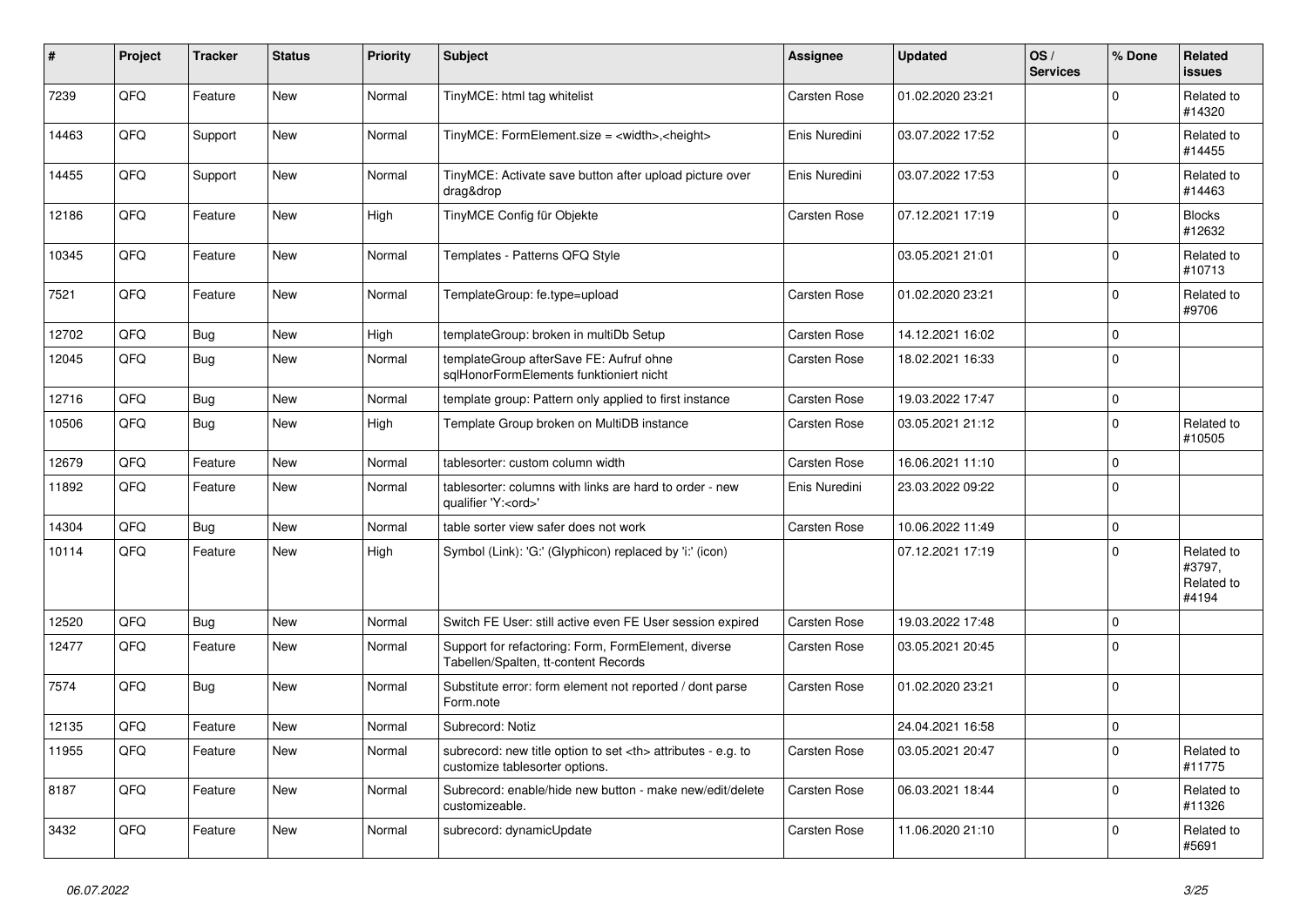| $\vert$ # | Project | <b>Tracker</b> | <b>Status</b> | <b>Priority</b> | <b>Subject</b>                                                                                     | <b>Assignee</b> | <b>Updated</b>   | OS/<br><b>Services</b> | % Done      | <b>Related</b><br>issues                      |
|-----------|---------|----------------|---------------|-----------------|----------------------------------------------------------------------------------------------------|-----------------|------------------|------------------------|-------------|-----------------------------------------------|
| 11775     | QFQ     | Feature        | <b>New</b>    | Normal          | Subrecord Tooltip pro Feld                                                                         | Carsten Rose    | 18.12.2020 15:22 |                        | $\mathbf 0$ | Related to<br>#11955                          |
| 12413     | QFQ     | Feature        | New           | Normal          | STORE_TYPO3: enhance for {{be_users.email:T}},<br>{{fe_users.email:T}}                             | Carsten Rose    | 03.05.2021 20:45 |                        | $\Omega$    | Related to<br>#12412,<br>Related to<br>#10012 |
| 10081     | QFQ     | Bug            | <b>New</b>    | High            | Stale record lock after 'forbidden' character                                                      | Carsten Rose    | 03.05.2021 21:12 |                        | $\mathbf 0$ | Related to<br>#10082,<br>Related to<br>#9789  |
| 9129      | QFQ     | Feature        | <b>New</b>    | Normal          | sqlValidate: Message as notification, not as error                                                 | Carsten Rose    | 01.02.2020 23:22 |                        | $\Omega$    | Related to<br>#9128                           |
| 4050      | QFQ     | Feature        | <b>New</b>    | Normal          | sql.log: 1) FormElement ID which causes a specific action,<br>2) Result in the same row.           | Carsten Rose    | 15.04.2020 11:35 |                        | $\mathbf 0$ | Related to<br>#5458                           |
| 12545     | QFQ     | Bug            | <b>New</b>    | Urgent          | sql.log not created / updated                                                                      | Carsten Rose    | 14.12.2021 16:02 |                        | 0           |                                               |
| 8806      | QFQ     | Feature        | <b>New</b>    | Normal          | <b>SQL Function nl2br</b>                                                                          | Carsten Rose    | 01.02.2020 23:22 |                        | $\pmb{0}$   |                                               |
| 7683      | QFQ     | Feature        | New           | Normal          | Special column names in '{{ SELECT  AS _link }}' should<br>be detected                             | Carsten Rose    | 01.02.2020 23:21 |                        | $\mathbf 0$ |                                               |
| 12512     | QFQ     | Bug            | New           | Normal          | Some MySQL Installation can't use 'stored procedures'                                              | Carsten Rose    | 19.03.2022 17:48 |                        | $\pmb{0}$   |                                               |
| 12532     | QFQ     | Feature        | New           | High            | SIP-Parameter bei Seitenaufruf in Browser-Console<br>anzeigen                                      | Carsten Rose    | 07.12.2021 17:19 |                        | $\mathbf 0$ | Related to<br>#11893.<br>Related to<br>#14187 |
| 9707      | QFQ     | Feature        | <b>New</b>    | Normal          | SIP security: encode pageld and check pageld on decode                                             | Carsten Rose    | 01.02.2020 23:22 |                        | $\mathbf 0$ |                                               |
| 7014      | QFQ     | <b>Bug</b>     | <b>New</b>    | Normal          | Sending invalid emails succeeds when<br>debug.redirectAllMailTo is set                             | Carsten Rose    | 01.02.2020 23:21 |                        | $\mathbf 0$ |                                               |
| 11080     | QFQ     | Feature        | New           | Normal          | Send MQTT messages                                                                                 | Carsten Rose    | 29.08.2020 19:49 |                        | $\pmb{0}$   |                                               |
| 14227     | QFQ     | Feature        | New           | Normal          | Selenium Konkurrenz: cypress.io                                                                    | Enis Nuredini   | 28.05.2022 11:02 |                        | $\mathbf 0$ |                                               |
| 7519      | QFQ     | Feature        | <b>New</b>    | Normal          | Select: Multi                                                                                      | Carsten Rose    | 01.02.2020 23:22 |                        | $\mathbf 0$ |                                               |
| 3727      | QFQ     | Feature        | <b>New</b>    | High            | Security: Session Hijacking erschweren                                                             | Carsten Rose    | 03.05.2021 21:14 |                        | $\mathbf 0$ |                                               |
| 12974     | QFQ     | <b>Bug</b>     | <b>New</b>    | High            | Sanitize Queries in Action-Elements                                                                | Carsten Rose    | 07.12.2021 17:19 |                        | $\pmb{0}$   |                                               |
| 14028     | QFQ     | Feature        | New           | Normal          | Required notification: visual nicer                                                                | Enis Nuredini   | 28.05.2022 11:01 |                        | 0           |                                               |
| 9855      | QFG     | <b>Bug</b>     | <b>New</b>    | Normal          | <b>Required Check</b>                                                                              |                 | 01.02.2020 15:56 |                        | 0           |                                               |
| 5345      | QFQ     | Feature        | New           | Normal          | Report: UPDATE / INSERT / DELETE statements should<br>trigger subqueries, depending on the result. | Carsten Rose    | 27.05.2020 16:11 |                        | $\mathbf 0$ |                                               |
| 9811      | QFQ     | Feature        | <b>New</b>    | Normal          | Report: tag every n'th row                                                                         | Carsten Rose    | 01.02.2020 23:22 |                        | $\mathbf 0$ |                                               |
| 11534     | QFQ     | Feature        | New           | Normal          | Report: Action on selected rows - Table batchprocessing<br>feature                                 |                 | 18.11.2020 08:15 |                        | $\mathbf 0$ |                                               |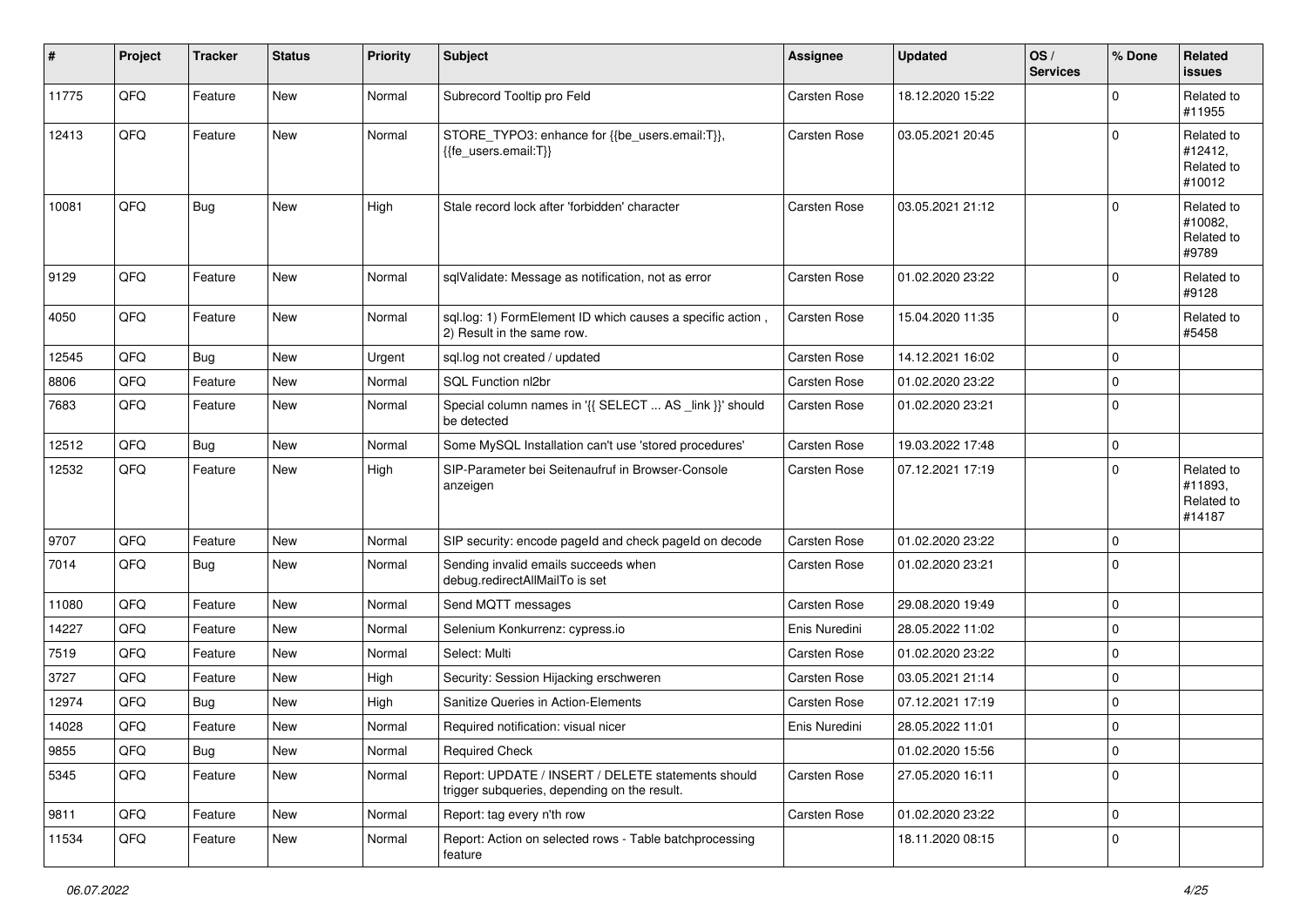| #     | Project | <b>Tracker</b> | <b>Status</b> | <b>Priority</b> | <b>Subject</b>                                                                                                                        | Assignee            | <b>Updated</b>   | OS/<br><b>Services</b> | % Done      | Related<br>issues                                                      |
|-------|---------|----------------|---------------|-----------------|---------------------------------------------------------------------------------------------------------------------------------------|---------------------|------------------|------------------------|-------------|------------------------------------------------------------------------|
| 10463 | QFQ     | Feature        | <b>New</b>    | Normal          | Report_link: expliztes setzen von HTML Tags (Bedarf fuer<br>'data-selenium' & 'id')                                                   | Enis Nuredini       | 23.03.2022 09:23 |                        | $\Omega$    | Related to<br>#7648                                                    |
| 6723  | QFQ     | Feature        | <b>New</b>    | Normal          | Report QFQ Installation and Version                                                                                                   | Carsten Rose        | 12.06.2021 09:07 |                        | $\mathbf 0$ |                                                                        |
| 7261  | QFQ     | <b>Bug</b>     | <b>New</b>    | Normal          | Report pathFilename for user without path, only the filename                                                                          | Carsten Rose        | 01.02.2020 23:21 |                        | $\Omega$    |                                                                        |
| 9983  | QFQ     | Feature        | New           | Normal          | Report Notation: new keyword 'range'                                                                                                  | Carsten Rose        | 01.02.2020 15:55 |                        | $\Omega$    |                                                                        |
| 8975  | QFQ     | Feature        | <b>New</b>    | Normal          | Report Notation: 2.0                                                                                                                  | Carsten Rose        | 01.02.2020 23:22 |                        | $\mathbf 0$ | Related to<br>#8963                                                    |
| 13700 | QFQ     | Feature        | <b>New</b>    | Normal          | Redesign qfq.io Seite                                                                                                                 | Carsten Rose        | 19.03.2022 17:43 |                        | $\Omega$    |                                                                        |
| 7099  | QFQ     | Feature        | <b>New</b>    | Normal          | Redesign FormEditor                                                                                                                   | <b>Carsten Rose</b> | 01.02.2020 23:21 |                        | $\mathbf 0$ |                                                                        |
| 7480  | QFQ     | Feature        | New           | Normal          | Record History (Undo / Redo)                                                                                                          | <b>Carsten Rose</b> | 11.12.2019 16:16 |                        | $\mathbf 0$ | Related to<br>#2361                                                    |
| 7280  | QFQ     | Feature        | <b>New</b>    | Normal          | recently used table                                                                                                                   | Carsten Rose        | 01.02.2020 23:21 |                        | $\Omega$    |                                                                        |
| 7795  | QFQ     | <b>Bug</b>     | <b>New</b>    | Normal          | Readonly Form: Typeahead-Felder                                                                                                       | Carsten Rose        | 01.02.2020 23:22 |                        | $\mathbf 0$ | Related to<br>#10640                                                   |
| 7513  | QFQ     | <b>Bug</b>     | New           | Normal          | Radios not correct aligned                                                                                                            | Carsten Rose        | 01.02.2020 23:22 |                        | $\Omega$    |                                                                        |
| 10766 | QFQ     | <b>Bug</b>     | <b>New</b>    | High            | Radiobutton / parameter.buttonClass=btn-default: dynamic<br>update                                                                    |                     | 03.05.2021 21:12 |                        | $\mathbf 0$ | Related to<br>#11237                                                   |
| 11237 | QFQ     | Bug            | <b>New</b>    | High            | Radiobutton / parameter.buttonClass= btn-default - kein dirty<br>Trigger                                                              | Benjamin Baer       | 03.05.2021 21:12 |                        | $\Omega$    | Related to<br>#10766                                                   |
| 11239 | QFQ     | Bug            | <b>New</b>    | Normal          | Radiobutton (plain): horizontales Rendern abhängig vom<br>Datentyp in der Datenbank                                                   | <b>Carsten Rose</b> | 30.09.2020 18:37 |                        | $\Omega$    |                                                                        |
| 7924  | QFQ     | Feature        | <b>New</b>    | Normal          | Radio/Checkbox with Tooltip                                                                                                           | <b>Carsten Rose</b> | 01.02.2020 23:22 |                        | $\Omega$    |                                                                        |
| 6483  | QFQ     | <b>Bug</b>     | <b>New</b>    | Normal          | R Store funktioniert nicht bei 'Report Notation' im FE                                                                                | Carsten Rose        | 01.02.2020 23:21 |                        | $\Omega$    |                                                                        |
| 7520  | QFQ     | Feature        | <b>New</b>    | Normal          | QR Code:  AS _qr ( AS _link)                                                                                                          | <b>Carsten Rose</b> | 01.02.2020 23:22 |                        | $\mathbf 0$ |                                                                        |
| 13757 | QFQ     | Feature        | <b>New</b>    | High            | QR / Bar-Code Plugin                                                                                                                  | Enis Nuredini       | 19.03.2022 17:43 |                        | $\mathbf 0$ |                                                                        |
| 14187 | QFQ     | Feature        | <b>New</b>    | High            | gfg.log: show current URL                                                                                                             | <b>Carsten Rose</b> | 28.05.2022 11:02 |                        | $\Omega$    | Related to<br>#13933.<br>Related to<br>#12532,<br>Related to<br>#11893 |
| 13528 | QFQ     | Bug            | <b>New</b>    | Normal          | qfq.io > releases: es wird kein neues Release angelegt                                                                                | Benjamin Baer       | 19.03.2022 17:46 |                        | $\Omega$    |                                                                        |
| 9927  | QFQ     | Feature        | <b>New</b>    | Normal          | QFQ Update: a) Update nur machen wenn BE User<br>eingeloggt ist., b) Bei Fehler genaue Meldung welcher<br>Updateschritt Probleme hat. | Carsten Rose        | 22.01.2020 12:59 |                        | $\Omega$    |                                                                        |
| 7524  | QFQ     | <b>Bug</b>     | <b>New</b>    | Normal          | QFQ throws a 'General Error' if 'fileadmin/protected/log/' is<br>not writeable                                                        | Carsten Rose        | 01.02.2020 23:22 |                        | $\Omega$    |                                                                        |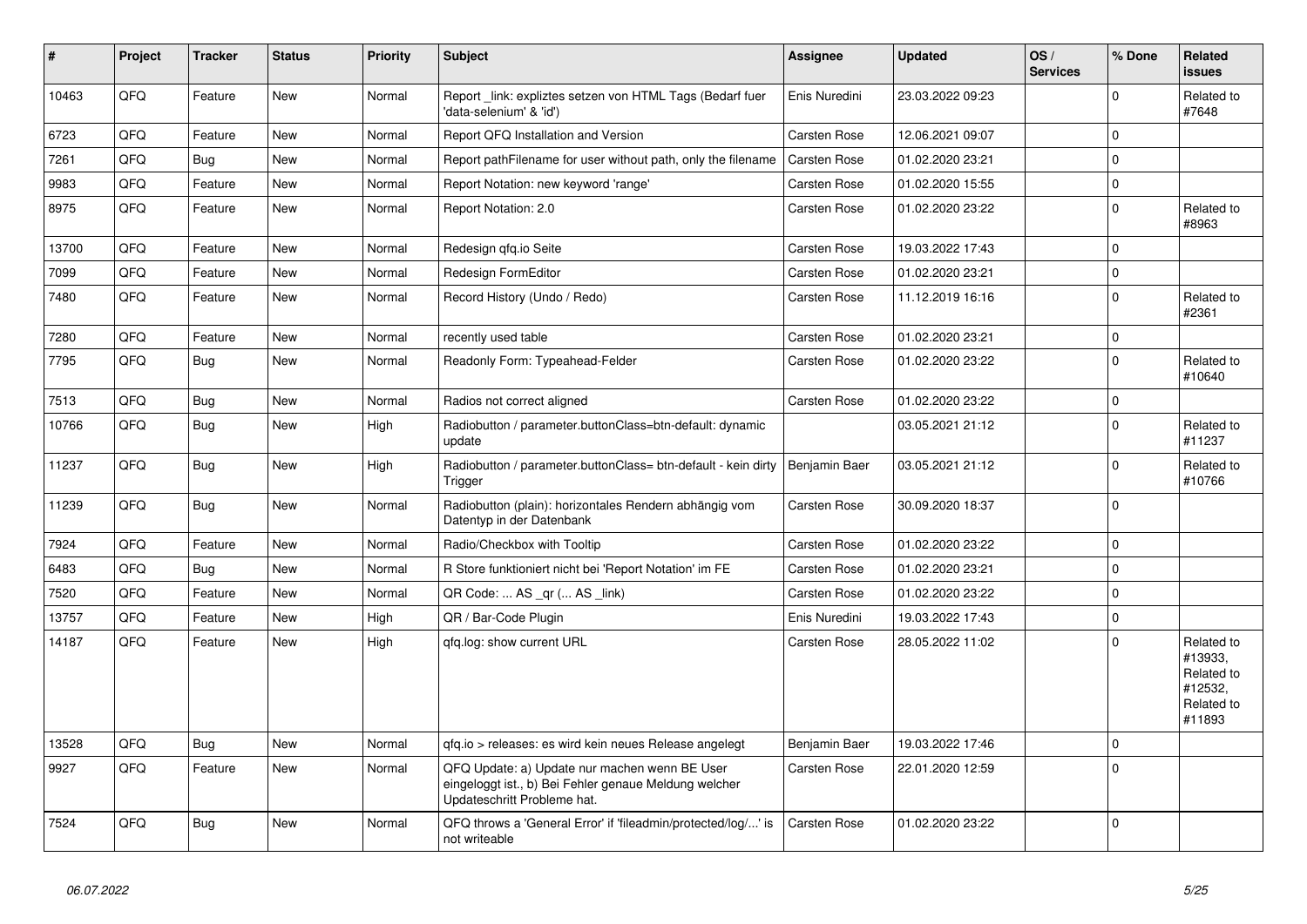| #     | Project | <b>Tracker</b> | <b>Status</b> | <b>Priority</b> | <b>Subject</b>                                                                                        | Assignee               | <b>Updated</b>   | OS/<br><b>Services</b> | % Done      | Related<br><b>issues</b>                           |
|-------|---------|----------------|---------------|-----------------|-------------------------------------------------------------------------------------------------------|------------------------|------------------|------------------------|-------------|----------------------------------------------------|
| 13609 | QFQ     | Feature        | <b>New</b>    | Normal          | QFQ Introduction: Seite aufloesen                                                                     | Philipp<br>Gröbelbauer | 28.05.2022 11:02 |                        | $\Omega$    |                                                    |
| 12465 | QFQ     | Feature        | <b>New</b>    | Normal          | QFQ Function: use in FE to fill StoreRecord                                                           | Carsten Rose           | 05.05.2021 21:58 |                        | $\Omega$    |                                                    |
| 13592 | QFQ     | Bug            | New           | Normal          | QFQ Build Queue: das vergeben von Tags klappt nicht. Es<br>werden keine Releases gebaut.              | Carsten Rose           | 19.03.2022 17:45 |                        | $\Omega$    |                                                    |
| 14376 | QFQ     | Feature        | <b>New</b>    | Normal          | QFQ Bootstrap: if missing, create stored procedures                                                   | Enis Nuredini          | 19.06.2022 16:37 |                        | $\mathbf 0$ |                                                    |
| 10658 | QFQ     | <b>Bug</b>     | <b>New</b>    | Normal          | processReadOnly broken                                                                                | Carsten Rose           | 27.05.2020 17:55 |                        | $\mathbf 0$ |                                                    |
| 4023  | QFQ     | Feature        | New           | Normal          | prepared statements - FE action: salveld, sqlInsert,<br>sqlUpdate, sqlDelete, sqlBefore, sqlAfter     | Carsten Rose           | 11.12.2019 16:15 |                        | $\Omega$    |                                                    |
| 10080 | QFQ     | Feature        | New           | Normal          | Popup on 'save' / 'close': configure dialog (answer<br>yes/no/cancle/)                                | Carsten Rose           | 28.03.2021 20:52 |                        | $\Omega$    | Is duplicate<br>of #12262                          |
| 11668 | QFQ     | Bug            | <b>New</b>    | Normal          | Play function.sql - problem with mysql                                                                | Carsten Rose           | 03.05.2021 20:48 |                        | $\Omega$    |                                                    |
| 12556 | QFQ     | Feature        | <b>New</b>    | Normal          | Pills Title: colored = static or dynamic on allrequiredgiven                                          | Benjamin Baer          | 19.03.2022 17:49 |                        | 0           |                                                    |
| 8668  | QFQ     | Bug            | <b>New</b>    | High            | Pill disabled: dyamic mode 'hidden' not respected - FE is still<br>required                           | Carsten Rose           | 03.05.2021 21:14 |                        | $\Omega$    |                                                    |
| 10819 | QFQ     | Feature        | New           | Normal          | Persistent SIP - second try                                                                           | Carsten Rose           | 29.06.2020 23:02 |                        | $\Omega$    | Related to<br>#6261                                |
| 6261  | QFQ     | Feature        | New           | Normal          | Persistent SIP                                                                                        | Carsten Rose           | 12.06.2021 09:07 |                        | $\mathbf 0$ | Related to<br>#10819                               |
| 5715  | QFQ     | Feature        | New           | High            | PDF Caching                                                                                           | Carsten Rose           | 03.05.2021 21:14 |                        | $\Omega$    | Related to<br>#5851,<br>Related to<br>#6357        |
| 10384 | QFQ     | Feature        | <b>New</b>    | Normal          | Parameter Exchange QFQ Instances                                                                      |                        | 07.05.2020 09:38 |                        | $\mathbf 0$ |                                                    |
| 7681  | QFQ     | Feature        | <b>New</b>    | Normal          | Optional switch off 'check for modified record'                                                       | Carsten Rose           | 01.02.2020 23:21 |                        | $\Omega$    |                                                    |
| 7650  | QFQ     | Bug            | <b>New</b>    | High            | Optional do not show 'required' sign on FormElement                                                   | Carsten Rose           | 03.05.2021 21:14 |                        | $\mathbf 0$ |                                                    |
| 7685  | QFQ     | Bug            | New           | Normal          | Open FormElement from QFQ error message and save<br>modified record: error about missing {{formId:F}} | Carsten Rose           | 01.02.2020 23:22 |                        | $\Omega$    |                                                    |
| 14090 | QFQ     | Feature        | New           | Normal          | Nützliche _script funktionen                                                                          | Carsten Rose           | 28.05.2022 11:03 |                        | $\mathbf 0$ |                                                    |
| 12133 | QFQ     | Bug            | <b>New</b>    | Normal          | NPM, phpSpreadSheet aktualisieren                                                                     | Carsten Rose           | 15.03.2021 09:04 |                        | $\Omega$    |                                                    |
| 5782  | QFQ     | Feature        | <b>New</b>    | Normal          | NextCloud API                                                                                         | Carsten Rose           | 01.02.2020 10:02 |                        | $\Omega$    |                                                    |
| 6437  | QFQ     | Feature        | New           | Normal          | Neuer Mode Button bei FormElementen                                                                   | Carsten Rose           | 01.02.2020 23:21 |                        | $\mathbf 0$ | Related to<br>#9668,<br><b>Blocked by</b><br>#9678 |
| 12023 | QFQ     | Feature        | New           | Normal          | MySQL Stored Precdure: QDECODESPECIALCHAR()                                                           | Carsten Rose           | 16.02.2021 11:16 |                        | $\mathbf 0$ | Related to<br>#12022                               |
| 11667 | QFQ     | <b>Bug</b>     | New           | Normal          | MySQL mariadb-server-10.3: Incorrect datetime value                                                   | Carsten Rose           | 03.05.2021 20:48 |                        | $\pmb{0}$   |                                                    |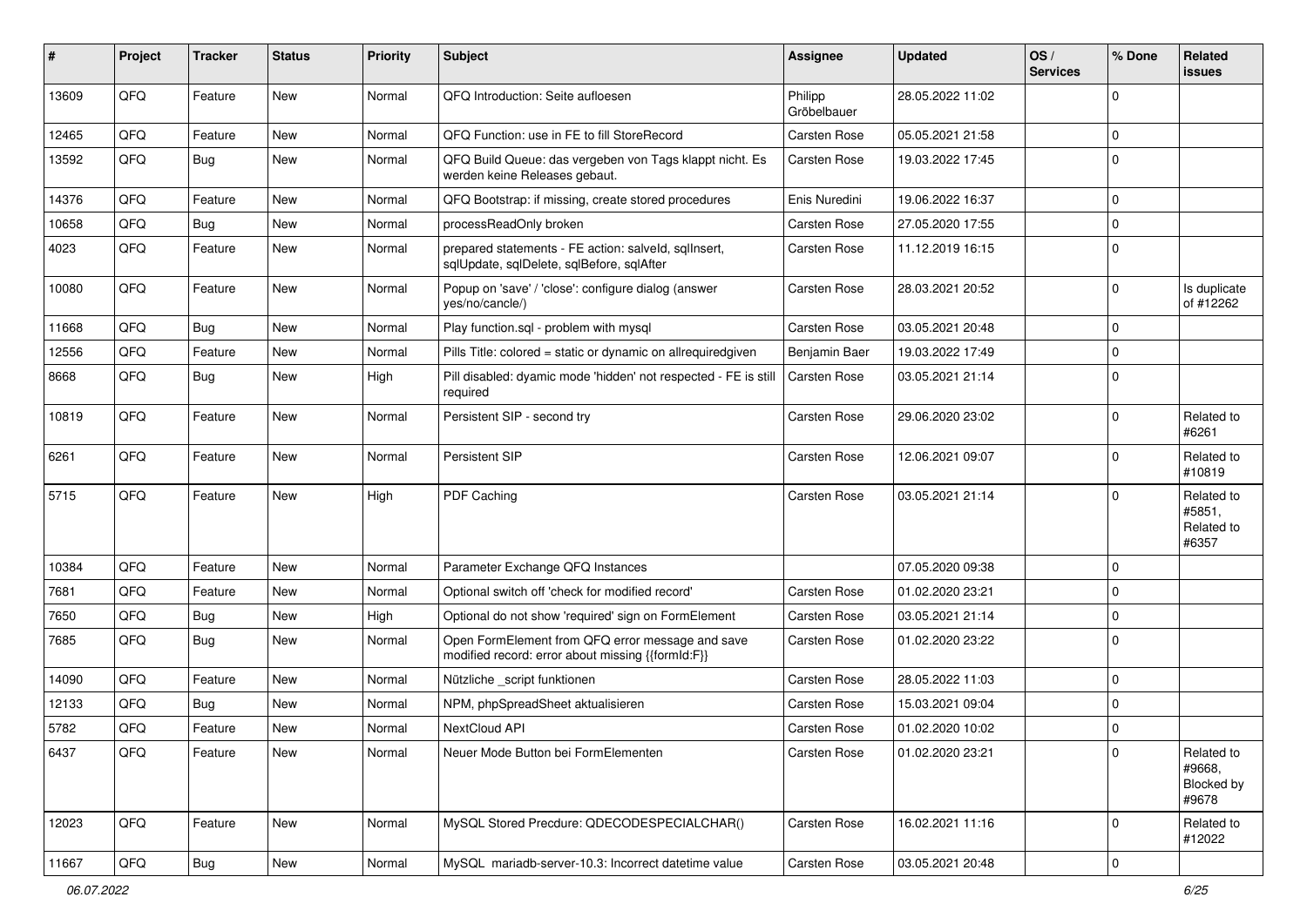| $\vert$ # | Project | <b>Tracker</b> | <b>Status</b> | <b>Priority</b> | <b>Subject</b>                                                                           | Assignee      | <b>Updated</b>   | OS/<br><b>Services</b> | % Done              | Related<br><b>issues</b>                                              |
|-----------|---------|----------------|---------------|-----------------|------------------------------------------------------------------------------------------|---------------|------------------|------------------------|---------------------|-----------------------------------------------------------------------|
| 11695     | QFQ     | Bug            | <b>New</b>    | Normal          | MultiForm required FE Error                                                              | Carsten Rose  | 04.12.2020 13:34 |                        | $\Omega$            |                                                                       |
| 10714     | QFQ     | Feature        | <b>New</b>    | Normal          | multi Table Form                                                                         | Carsten Rose  | 16.03.2021 18:44 |                        | $\pmb{0}$           |                                                                       |
| 11516     | QFQ     | Feature        | <b>New</b>    | Normal          | Multi Page Form (Previous/Next Buttons)                                                  | Carsten Rose  | 16.03.2021 17:52 |                        | $\mathbf 0$         |                                                                       |
| 13332     | QFQ     | Bug            | <b>New</b>    | Normal          | Multi Form: Required Felder werden visuell nicht markiert.                               | Carsten Rose  | 19.03.2022 17:47 |                        | $\mathsf{O}\xspace$ |                                                                       |
| 13331     | QFQ     | Bug            | <b>New</b>    | Normal          | Multi Form: Clear Icon misplaced                                                         | Carsten Rose  | 19.03.2022 17:47 |                        | $\mathbf 0$         |                                                                       |
| 10508     | QFQ     | Bug            | <b>New</b>    | High            | Multi Form broken on Multi DB Instance                                                   | Carsten Rose  | 03.05.2021 21:12 |                        | $\mathsf{O}\xspace$ |                                                                       |
| 9706      | QFQ     | Feature        | <b>New</b>    | Normal          | Multi File Upload (hidden template group)                                                | Carsten Rose  | 01.02.2020 23:22 |                        | $\Omega$            | Related to<br>#7521,<br>Related to<br>#5562,<br>Related to<br>#13330  |
| 5459      | QFQ     | Bug            | <b>New</b>    | High            | Multi DB: spread system tables between 'QFQ' and<br>'Data'-DB                            | Carsten Rose  | 03.05.2021 21:14 |                        | $\Omega$            | Related to<br>#4720                                                   |
| 6765      | QFQ     | Feature        | <b>New</b>    | Normal          | Moeglichkeit via QFQ eigene Logs zu schreiben                                            | Carsten Rose  | 01.02.2020 23:21 |                        | $\mathsf{O}\xspace$ |                                                                       |
| 11523     | QFQ     | Feature        | <b>New</b>    | Normal          | Mit dynamic Update erkennen, ob Upload gemacht wurde                                     | Carsten Rose  | 13.11.2020 15:07 |                        | $\Omega$            | Related to<br>#9533                                                   |
| 12039     | QFQ     | Feature        | <b>New</b>    | Normal          | Missing htmlSpecialChar() in pre processing on form submit                               |               | 18.02.2021 00:09 |                        | $\mathbf 0$         | Related to<br>#14320                                                  |
| 10014     | QFQ     | Feature        | <b>New</b>    | Normal          | Manual.rst: describe behaviour and process order of<br>fillStoreVar, slaveId, sqlBefore, | Carsten Rose  | 01.02.2020 22:31 |                        | $\mathbf 0$         |                                                                       |
| 9208      | QFQ     | Feature        | <b>New</b>    | Normal          | Manage 'recent' records                                                                  | Carsten Rose  | 01.02.2020 23:22 |                        | $\mathbf 0$         |                                                                       |
| 11747     | QFQ     | Feature        | <b>New</b>    | Normal          | Maintenance Page with Redirect                                                           | Carsten Rose  | 03.05.2021 20:47 |                        | $\mathbf{0}$        | Related to<br>#11741                                                  |
| 3504      | QFQ     | Feature        | <b>New</b>    | Normal          | Logging: welche Action FEs werden wann wie ausgefuehrt                                   | Carsten Rose  | 01.02.2020 23:21 |                        | $\Omega$            | Related to<br>#5458.<br>Related to<br>#4092                           |
| 2361      | QFQ     | Feature        | <b>New</b>    | Normal          | Logging wer/wann/wo welches Formular aufgerufen hat                                      | Carsten Rose  | 11.12.2019 16:15 |                        | $\Omega$            | Related to<br>#4432,<br>Related to<br>#7480                           |
| 9777      | QFQ     | Feature        | <b>New</b>    | Normal          | Logging QFQ Variables                                                                    | Carsten Rose  | 16.12.2019 17:17 |                        | $\mathbf 0$         |                                                                       |
| 12490     | QFQ     | Feature        | <b>New</b>    | Normal          | Loading Plugins in QFQ - see what tinymce does. (lazy<br>loading)                        | Benjamin Baer | 08.06.2022 10:37 |                        | $\Omega$            | Related to<br>#12611,<br>Related to<br>#10013,<br>Related to<br>#7732 |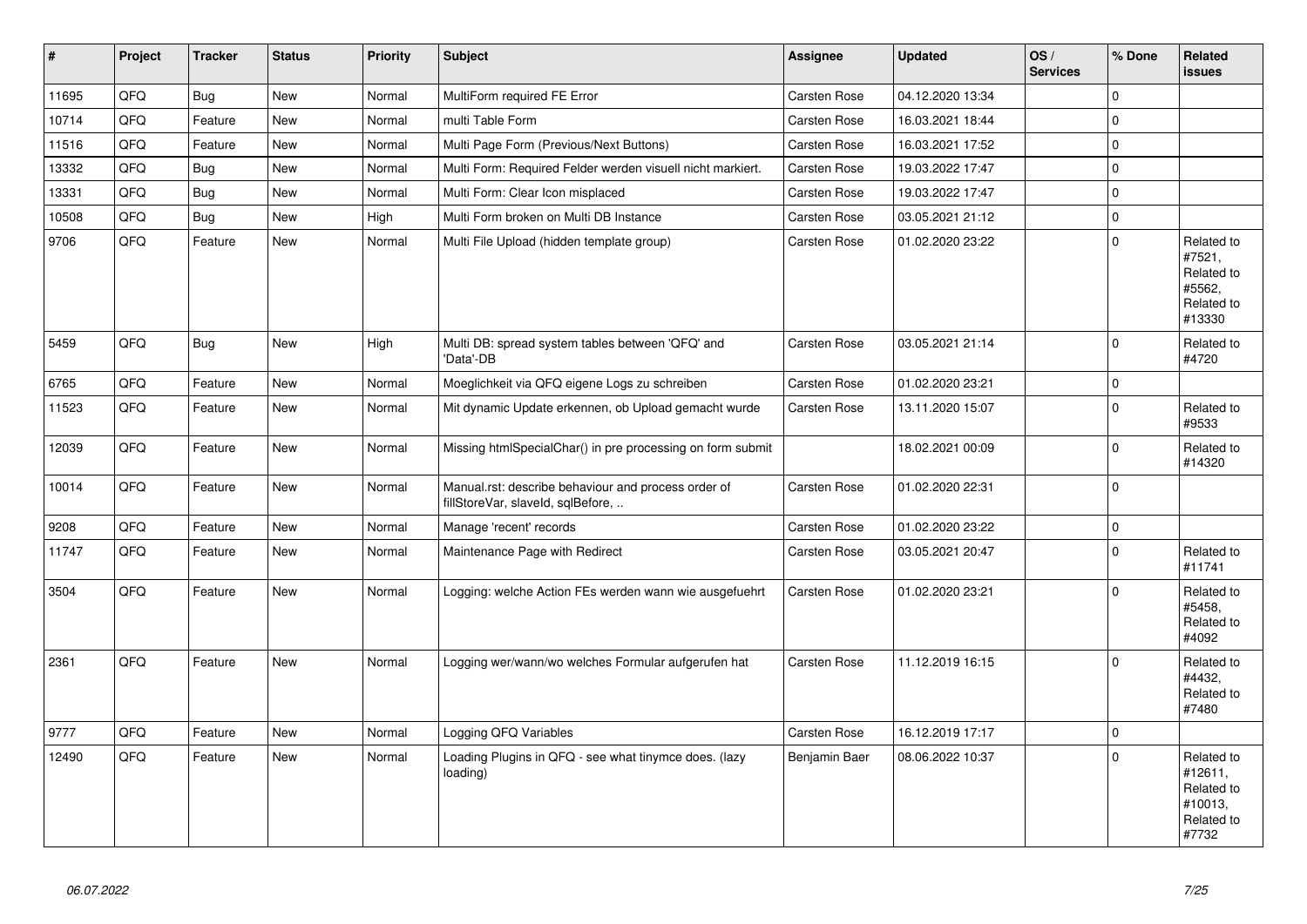| #     | Project | <b>Tracker</b> | <b>Status</b> | <b>Priority</b> | <b>Subject</b>                                                                                                                                      | <b>Assignee</b>     | <b>Updated</b>   | OS/<br><b>Services</b> | % Done              | <b>Related</b><br><b>issues</b>              |
|-------|---------|----------------|---------------|-----------------|-----------------------------------------------------------------------------------------------------------------------------------------------------|---------------------|------------------|------------------------|---------------------|----------------------------------------------|
| 8702  | QFQ     | Feature        | <b>New</b>    | Normal          | Load Record which is locked: missing user info                                                                                                      | <b>Carsten Rose</b> | 11.12.2019 16:16 |                        | $\Omega$            | Related to<br>#9789                          |
| 10593 | QFQ     | Feature        | <b>New</b>    | Normal          | label2: text behind input element                                                                                                                   | <b>Carsten Rose</b> | 16.05.2020 10:57 |                        | $\mathbf 0$         |                                              |
| 14305 | QFQ     | <b>Bug</b>     | <b>New</b>    | Normal          | Inline Report editing does not create history entries                                                                                               | <b>Carsten Rose</b> | 10.06.2022 11:55 |                        | $\mathbf 0$         |                                              |
| 14091 | QFQ     | <b>Bug</b>     | <b>New</b>    | Normal          | inconsistent template path for twig                                                                                                                 | <b>Carsten Rose</b> | 19.04.2022 18:36 |                        | $\mathbf 0$         |                                              |
| 12513 | QFQ     | Bug            | <b>New</b>    | High            | Implement server side check of maxlength                                                                                                            | Carsten Rose        | 07.12.2021 17:19 |                        | $\mathbf 0$         |                                              |
| 7660  | QFQ     | Feature        | <b>New</b>    | Normal          | IMAP: import mails to DB, move / delete mails                                                                                                       | Carsten Rose        | 01.02.2020 09:52 |                        | $\mathbf 0$         |                                              |
| 8217  | QFQ     | Feature        | New           | Normal          | if-elseif-else construct                                                                                                                            | Carsten Rose        | 16.03.2021 18:41 |                        | $\Omega$            | Related to<br>#10716                         |
| 12480 | QFQ     | Feature        | <b>New</b>    | Normal          | If QFQ upgrade is running, block further request                                                                                                    | Carsten Rose        | 03.05.2021 20:45 |                        | $\mathbf 0$         |                                              |
| 11702 | QFQ     | Feature        | New           | Normal          | HTML Special Char makes no sense for 'allbut' if '&' is<br>forbidden                                                                                | <b>Carsten Rose</b> | 07.12.2021 16:35 |                        | $\mathbf 0$         | Related to<br>#5112,<br>Related to<br>#14320 |
| 8891  | QFQ     | Bug            | <b>New</b>    | High            | formSubmitLog: do not log passwords                                                                                                                 | Enis Nuredini       | 25.03.2022 09:06 |                        | $\Omega$            |                                              |
| 6602  | QFQ     | Feature        | <b>New</b>    | Normal          | Formlet: in Report auf Mausklick ein mini-form oeffnen                                                                                              | <b>Carsten Rose</b> | 11.12.2019 16:16 |                        | $\mathbf 0$         |                                              |
| 10322 | QFQ     | Bug            | New           | Normal          | FormElement / Radio: missing column 'enum' >> FE not<br>reported                                                                                    | Carsten Rose        | 07.05.2020 09:37 |                        | $\Omega$            |                                              |
| 7890  | QFQ     | Bug            | <b>New</b>    | Normal          | FormElement 'required': extraButtonInfo not aligned                                                                                                 | Carsten Rose        | 11.06.2021 21:17 |                        | $\Omega$            | Related to<br>#11517                         |
| 14395 | QFQ     | Support        | <b>New</b>    | Normal          | FormEditor: Virtual table columns                                                                                                                   | Enis Nuredini       | 21.06.2022 16:09 |                        | $\mathbf 0$         |                                              |
| 8083  | QFQ     | Bug            | New           | High            | FormEditor: primary table list does not respect<br>'indexDb={{indexData:Y}}'                                                                        | <b>Carsten Rose</b> | 03.05.2021 21:14 |                        | $\mathbf 0$         | Has<br>duplicate<br>#6678                    |
| 9537  | QFQ     | Feature        | <b>New</b>    | Normal          | FormEditor: Edit fieldset in FrontEnd                                                                                                               | <b>Carsten Rose</b> | 01.02.2020 23:22 |                        | $\mathbf 0$         |                                              |
| 12468 | QFQ     | <b>Bug</b>     | <b>New</b>    | Urgent          | Form: update Form.title after save                                                                                                                  | Carsten Rose        | 03.05.2021 21:12 |                        | $\mathbf 0$         |                                              |
| 12156 | QFQ     | Feature        | New           | Normal          | Form: Optional disable 'leave page'                                                                                                                 |                     | 03.05.2021 20:45 |                        | $\mathbf 0$         |                                              |
| 6289  | QFQ     | Feature        | <b>New</b>    | Normal          | Form: Log                                                                                                                                           | <b>Carsten Rose</b> | 01.02.2020 23:21 |                        | $\mathbf 0$         |                                              |
| 9773  | QFQ     | <b>Bug</b>     | New           | Normal          | form.parameter.formModeGlobal=requiredOff                                                                                                           | <b>Carsten Rose</b> | 01.02.2020 15:56 |                        | 0                   |                                              |
| 12581 | QFQ     | Bug            | New           | Normal          | Form.forward=close: Record 'new' in new browser tab ><br>save (& close) >> Form is not reloaded with new created<br>record id and stays in mode=new | Carsten Rose        | 19.03.2022 17:48 |                        | $\mathbf 0$         |                                              |
| 14322 | QFQ     | <b>Bug</b>     | New           | Normal          | Form Load: by default no scroll (save & close should be<br>visible)                                                                                 | Enis Nuredini       | 15.06.2022 14:12 |                        | $\mathbf 0$         | Related to<br>#14321,<br>Related to<br>#6232 |
| 4756  | QFQ     | Bug            | New           | Normal          | Form dirty even nothing changes                                                                                                                     | Carsten Rose        | 11.12.2019 16:16 |                        | $\mathsf{O}\xspace$ |                                              |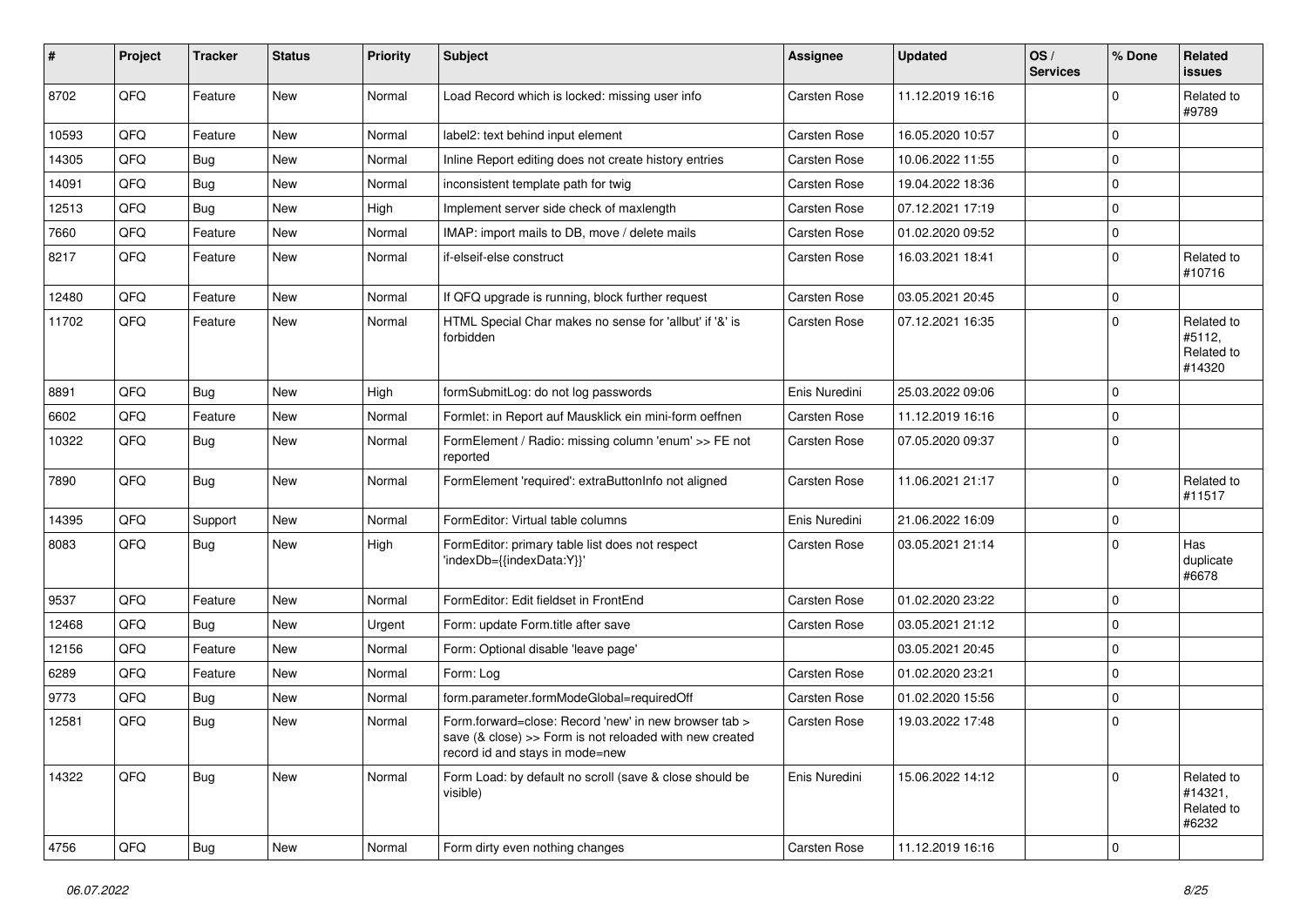| #     | Project | <b>Tracker</b> | <b>Status</b> | <b>Priority</b> | <b>Subject</b>                                                                                         | <b>Assignee</b>     | <b>Updated</b>   | OS/<br><b>Services</b> | % Done      | Related<br><b>issues</b>                     |
|-------|---------|----------------|---------------|-----------------|--------------------------------------------------------------------------------------------------------|---------------------|------------------|------------------------|-------------|----------------------------------------------|
| 9602  | QFQ     | Feature        | <b>New</b>    | Normal          | Form definition as JSON                                                                                | Carsten Rose        | 01.02.2020 23:21 |                        | $\Omega$    | Related to<br>#9600                          |
| 11716 | QFQ     | Feature        | <b>New</b>    | Normal          | Form an beliebiger Stelle im Report anzeigen                                                           |                     | 09.12.2020 09:47 |                        | $\Omega$    |                                              |
| 10763 | QFQ     | Feature        | <b>New</b>    | Normal          | form accessed and submitted despite logout?                                                            |                     | 16.06.2020 11:43 |                        | $\mathbf 0$ |                                              |
| 8336  | QFQ     | Feature        | New           | Normal          | Form > modified > Close New: a) Optional disable popup, b)<br>custom text, c) mode on save: close stay | Carsten Rose        | 01.02.2020 23:22 |                        | $\Omega$    | Related to<br>#8335                          |
| 13716 | QFQ     | Bug            | <b>New</b>    | High            | Firefox ask to store username/password                                                                 | Enis Nuredini       | 30.05.2022 09:31 |                        | $\mathbf 0$ | Related to<br>#13827                         |
| 6462  | QFQ     | <b>Bug</b>     | <b>New</b>    | Normal          | File Upload: Nutzlose Fehlermeldung wenn Datei zu gross                                                | Carsten Rose        | 01.02.2020 23:21 |                        | $\Omega$    | Related to<br>#6139                          |
| 4413  | QFQ     | Feature        | <b>New</b>    | Normal          | fieldset: show/hidden, modeSql, dynamicUpdate                                                          | Carsten Rose        | 09.02.2022 15:19 |                        | $\Omega$    |                                              |
| 10937 | QFQ     | Bug            | New           | Normal          | Fehler mit abhängigen Select- Feldern beim Positionieren                                               | Carsten Rose        | 12.11.2020 23:45 |                        | $\mathbf 0$ |                                              |
| 7920  | QFQ     | Feature        | <b>New</b>    | Normal          | FE: Syntax Highlight, Zeinlenumbruch                                                                   | Carsten Rose        | 01.02.2020 10:03 |                        | $\mathbf 0$ |                                              |
| 7512  | QFQ     | <b>Bug</b>     | <b>New</b>    | Normal          | FE: inputType=number >> 'pattern' is not respected                                                     | Carsten Rose        | 01.02.2020 23:22 |                        | $\mathbf 0$ |                                              |
| 9533  | QFQ     | <b>Bug</b>     | New           | Normal          | FE.type=upload: Check in 'beforeSave' if upload is given                                               | Carsten Rose        | 01.02.2020 23:22 |                        | $\Omega$    | Related to<br>#11523                         |
| 9347  | QFQ     | <b>Bug</b>     | <b>New</b>    | High            | FE.type=upload with dynamic show/hidden: required not<br>detected                                      | Carsten Rose        | 12.06.2021 10:40 |                        | $\Omega$    | Related to<br>#5305,<br>Related to<br>#12398 |
| 12162 | QFQ     | Feature        | <b>New</b>    | Normal          | FE.type=sendmail: personalized mailing (several mails) via<br>template                                 | Carsten Rose        | 03.05.2021 20:45 |                        | $\Omega$    |                                              |
| 10082 | QFQ     | Bug            | New           | Normal          | FE.type=SELECT - 'sanatize' Class                                                                      | Carsten Rose        | 07.05.2020 09:36 |                        | $\Omega$    | Related to<br>#10081                         |
| 7899  | QFQ     | Bug            | <b>New</b>    | High            | Fe.type=password / retype / required: always complain about<br>missing value                           | <b>Carsten Rose</b> | 03.05.2021 21:14 |                        | $\Omega$    |                                              |
| 9317  | QFQ     | Bug            | <b>New</b>    | Normal          | FE.type=note: with dynamic show/hidden an empty label<br>causes trouble                                | Carsten Rose        | 01.02.2020 23:22 |                        | $\Omega$    |                                              |
| 8049  | QFQ     | <b>Bug</b>     | <b>New</b>    | Normal          | FE.type=note, column 'value': text moves some pixel to top<br>after save                               | Carsten Rose        | 01.02.2020 23:22 |                        | $\Omega$    |                                              |
| 5559  | QFQ     | <b>Bug</b>     | <b>New</b>    | Normal          | FE.type = Upload: 'accept' might contain variables                                                     | Carsten Rose        | 11.05.2020 21:23 |                        | $\Omega$    |                                              |
| 3547  | QFQ     | Bug            | New           | Normal          | FE of type 'note' causes writing of empty fields.                                                      | <b>Carsten Rose</b> | 01.02.2020 23:21 |                        | $\mathbf 0$ |                                              |
| 12040 | QFQ     | Bug            | New           | Normal          | FE Mode 'hidden' für zwei FEs auf einer Zeile                                                          | Carsten Rose        | 18.02.2021 10:13 |                        | $\mathbf 0$ |                                              |
| 9531  | QFQ     | <b>Bug</b>     | New           | High            | FE File: Dynamic Update / modeSql / required detected even<br>it not set                               | <b>Carsten Rose</b> | 11.06.2021 20:32 |                        | $\mathbf 0$ | Related to<br>#12398                         |
| 7812  | QFQ     | Feature        | New           | Normal          | FE 'Subrecord' - new option 'subrecordShowFilter',<br>'subrecordPaging'                                | Carsten Rose        | 01.02.2020 23:22 |                        | $\mathbf 0$ |                                              |
| 9352  | QFQ     | Feature        | New           | Normal          | FE 'Native' fire slaveld, sqlAfter, sqlIns                                                             | Carsten Rose        | 01.02.2020 23:22 |                        | $\pmb{0}$   |                                              |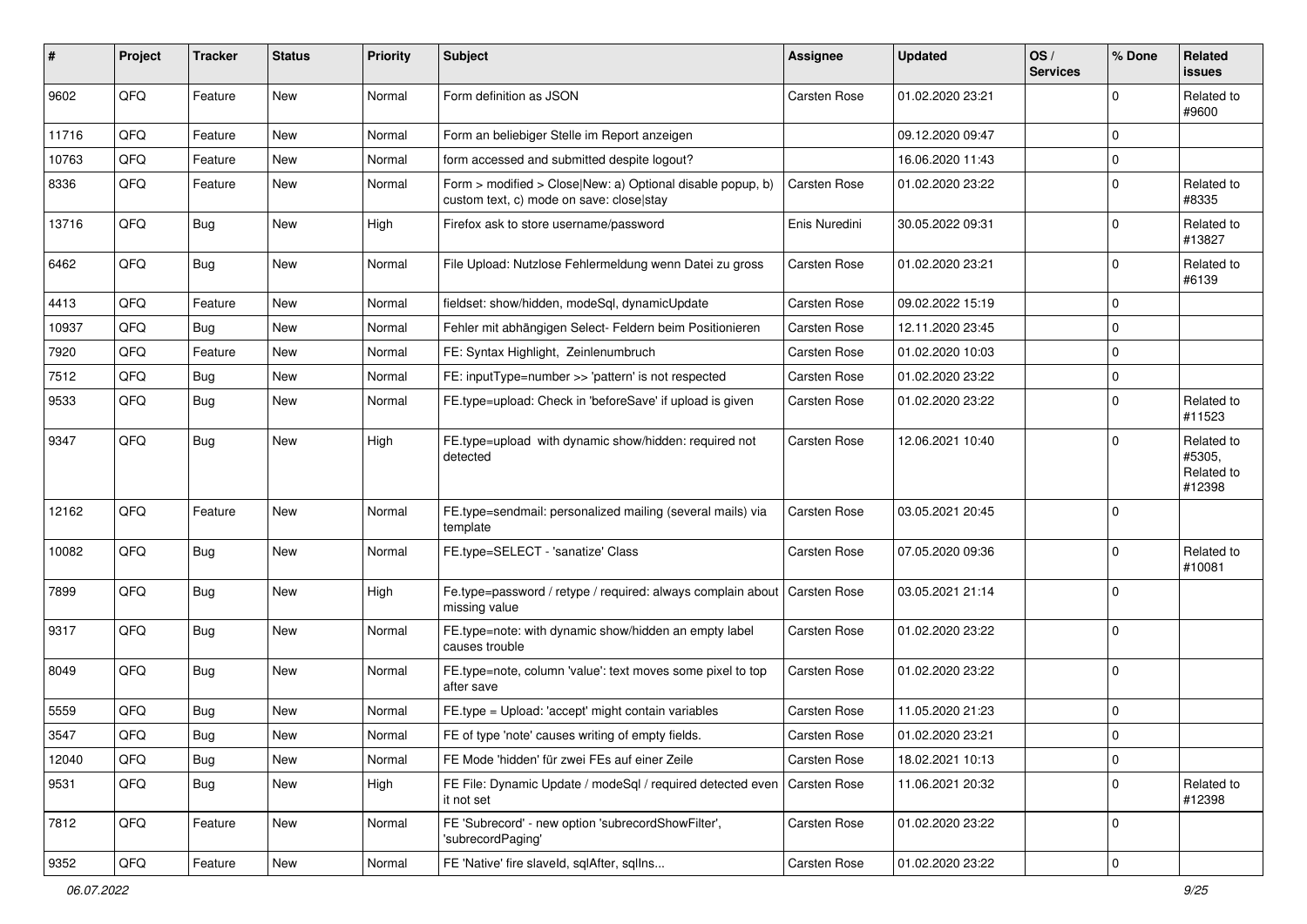| ∦     | Project | <b>Tracker</b> | <b>Status</b> | <b>Priority</b> | Subject                                                                                                          | Assignee        | <b>Updated</b>   | OS/<br><b>Services</b> | % Done      | Related<br><b>issues</b>  |
|-------|---------|----------------|---------------|-----------------|------------------------------------------------------------------------------------------------------------------|-----------------|------------------|------------------------|-------------|---------------------------|
| 8719  | QFQ     | Feature        | <b>New</b>    | Normal          | extraButtonLock: add support for 0/1                                                                             | Carsten Rose    | 01.02.2020 23:22 |                        | $\Omega$    |                           |
| 14185 | QFQ     | Feature        | <b>New</b>    | Normal          | External/Autocron.php - better suitable directory                                                                | Support: System | 28.05.2022 11:03 |                        | $\mathbf 0$ |                           |
| 14464 | QFQ     | Support        | New           | Normal          | Exception: Missing button to edit FormElement with broken<br>sqlValidate / beforeLoad                            | Carsten Rose    | 04.07.2022 00:13 |                        | $\Omega$    |                           |
| 6594  | QFQ     | Feature        | New           | Normal          | Excel: on download, check if there is a valid sip                                                                | Carsten Rose    | 01.02.2020 23:21 |                        | $\mathbf 0$ |                           |
| 12024 | QFQ     | Feature        | New           | Normal          | Excel Export: text columns by default decode<br>htmlspeciachar()                                                 | Carsten Rose    | 17.02.2021 23:55 |                        | $\Omega$    | Related to<br>#12022      |
| 10976 | QFQ     | Feature        | <b>New</b>    | Normal          | Excel Export Verbesserungen                                                                                      | Carsten Rose    | 06.08.2020 10:56 |                        | 0           |                           |
| 10324 | QFQ     | Bug            | New           | Normal          | Excel Export mit Template funktioniert nur, wenn Template<br>vor uid kommt                                       |                 | 30.03.2020 11:20 |                        | $\Omega$    | Related to<br>#10257      |
| 10874 | QFQ     | Feature        | <b>New</b>    | Normal          | Erstellen eines Foreign Keys in der Tabelle "FormElement"                                                        |                 | 13.07.2020 10:11 |                        | $\Omega$    |                           |
| 9128  | QFQ     | Feature        | <b>New</b>    | Normal          | Error Message: not replaced variables- a) replace back to<br>'{{', b) underline                                  | Carsten Rose    | 01.02.2020 23:22 |                        | $\Omega$    | Related to<br>#9129       |
| 9127  | QFQ     | <b>Bug</b>     | <b>New</b>    | Normal          | Error Message: change 'roll over' color - text not readable                                                      | Carsten Rose    | 01.02.2020 23:22 |                        | $\Omega$    |                           |
| 6912  | QFQ     | <b>Bug</b>     | New           | Normal          | error Message Var 'deadline' already set in SIP - in Form<br>with FE.value={{deadline:R:::{{deadlinePeriod:Y}}}} | Carsten Rose    | 01.02.2020 23:21 |                        | $\Omega$    |                           |
| 7547  | QFQ     | <b>Bug</b>     | <b>New</b>    | Normal          | Error Message in afterSave: wrong parameter column<br>reported                                                   | Carsten Rose    | 01.02.2020 23:22 |                        | $\mathbf 0$ |                           |
| 6677  | QFQ     | Bug            | New           | Normal          | Error message FE Action Element: no/wrong FE reference<br>who cause the problem.                                 | Carsten Rose    | 01.02.2020 23:21 |                        | $\Omega$    |                           |
| 9013  | QFQ     | <b>Bug</b>     | <b>New</b>    | Normal          | Error in Twig template not handled                                                                               | Carsten Rose    | 20.10.2021 13:43 |                        | $\mathbf 0$ |                           |
| 12066 | QFQ     | <b>Bug</b>     | New           | High            | enterAsSubmit: Forward wird nicht ausgeführt                                                                     | Enis Nuredini   | 29.05.2022 09:23 |                        | $\Omega$    |                           |
| 3864  | QFQ     | Feature        | <b>New</b>    | Normal          | Encrypt / decrypt field                                                                                          | Enis Nuredini   | 30.06.2022 16:29 |                        | $\Omega$    |                           |
| 10759 | QFQ     | <b>Bug</b>     | <b>New</b>    | Normal          | emptyMeansNull - Feld falsch aktualisiert                                                                        |                 | 12.11.2020 23:45 |                        | $\mathbf 0$ |                           |
| 12989 | QFQ     | <b>Bug</b>     | <b>New</b>    | Normal          | empty string does not trigger dynamic update                                                                     | Enis Nuredini   | 28.05.2022 11:09 |                        | $\Omega$    |                           |
| 9783  | QFQ     | <b>Bug</b>     | New           | Normal          | Email with special characters                                                                                    | Carsten Rose    | 01.02.2020 23:22 |                        | $\mathbf 0$ |                           |
| 11460 | QFQ     | Feature        | New           | Normal          | Easier creation of changelog: gitchangelog                                                                       | Carsten Rose    | 12.06.2021 10:20 |                        | $\Omega$    | Related to<br>#13467      |
| 7109  | QFQ     | Feature        | <b>New</b>    | Normal          | Dynamic Updates: row/element hide                                                                                | Carsten Rose    | 01.02.2020 23:22 |                        | $\Omega$    | Has<br>duplicate<br>#4081 |
| 7002  | QFQ     | <b>Bug</b>     | New           | Normal          | Dynamic Update: row does not disappear / appear                                                                  | Carsten Rose    | 01.02.2020 23:22 |                        | $\mathbf 0$ |                           |
| 11195 | QFQ     | <b>Bug</b>     | New           | Low             | Dynamic Update: Note not updated if new text is empty<br>(v20.4)                                                 |                 | 25.09.2020 11:14 |                        | $\Omega$    |                           |
| 4082  | QFQ     | Feature        | New           | Normal          | Dynamic Update: modeSql - useful default                                                                         | Carsten Rose    | 01.02.2020 23:22 |                        | 0           |                           |
| 11504 | QFQ     | Feature        | New           | Normal          | Dynamic Update: Button text update for 'Save',' Close' &<br>'Delete'                                             | Carsten Rose    | 12.11.2020 23:44 |                        | $\mathbf 0$ |                           |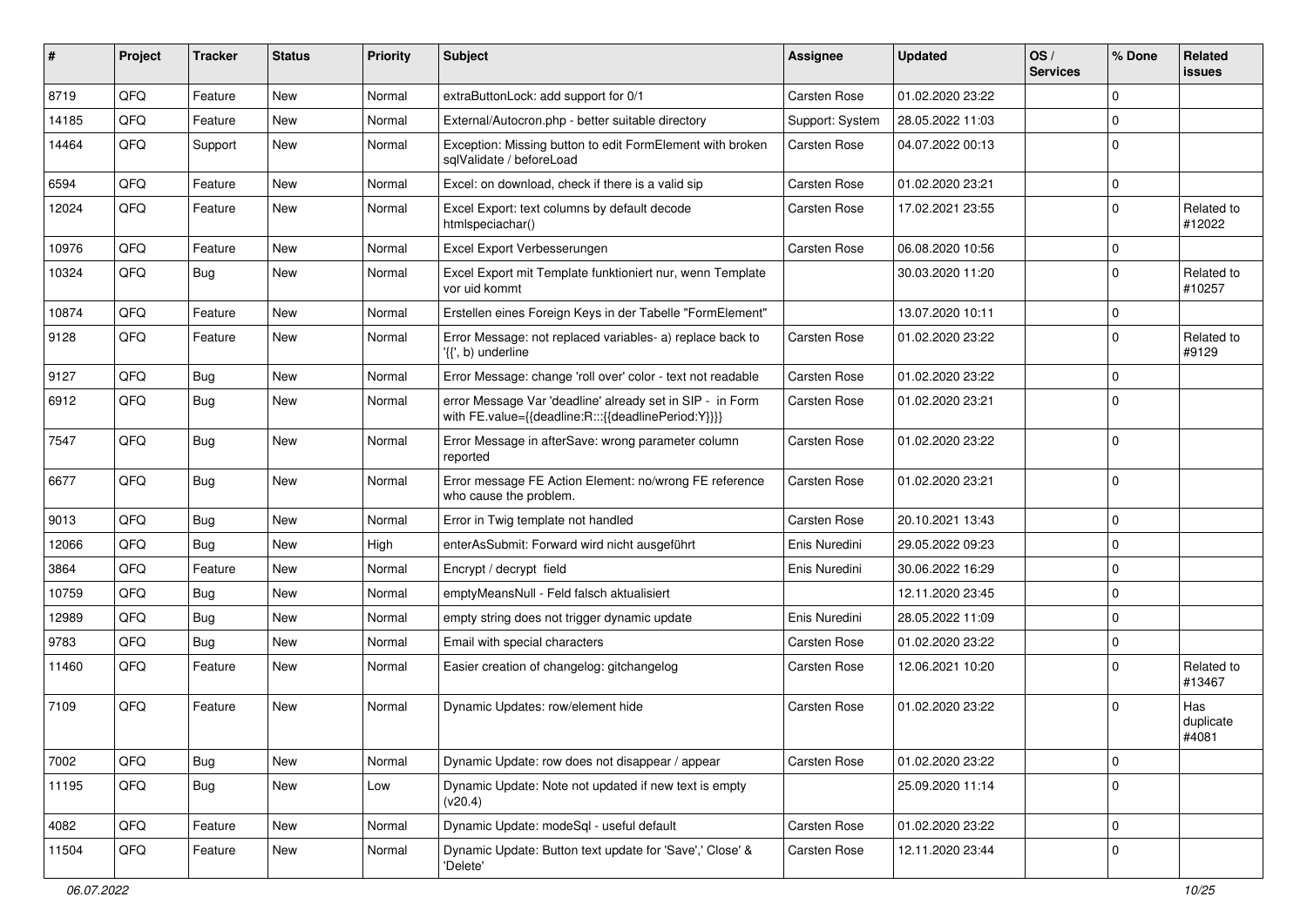| #     | Project | <b>Tracker</b> | <b>Status</b> | <b>Priority</b> | Subject                                                                                               | Assignee            | <b>Updated</b>   | OS/<br><b>Services</b> | % Done         | Related<br><b>issues</b> |
|-------|---------|----------------|---------------|-----------------|-------------------------------------------------------------------------------------------------------|---------------------|------------------|------------------------|----------------|--------------------------|
| 12670 | QFQ     | Bug            | <b>New</b>    | High            | Dropdown-Menu classes können nicht mehr angegeben<br>werden                                           | Carsten Rose        | 07.12.2021 17:19 |                        | $\mathbf 0$    |                          |
| 10119 | QFQ     | Feature        | New           | Normal          | Dropdown (selectlist) & TypeAhead: format and catagorize<br>list                                      | <b>Carsten Rose</b> | 07.05.2020 09:36 |                        | $\mathbf 0$    |                          |
| 12603 | QFQ     | Feature        | <b>New</b>    | Normal          | Dropdown (Select), Radio, checkbox:<br>itemListAlways={{!SELECT key, value}}                          | <b>Carsten Rose</b> | 19.03.2022 17:47 |                        | $\mathbf 0$    |                          |
| 6292  | QFQ     | Feature        | <b>New</b>    | Normal          | Download: File speichern mit Hash aber original Filename in<br>der Datenbank vermerken fuer Downloads | <b>Carsten Rose</b> | 01.02.2020 23:21 |                        | $\overline{0}$ |                          |
| 10996 | QFQ     | Feature        | <b>New</b>    | Normal          | Download video via sip: no seek                                                                       | <b>Carsten Rose</b> | 12.08.2020 14:18 |                        | $\overline{0}$ |                          |
| 5221  | QFQ     | Bug            | <b>New</b>    | High            | Download Dialog: Bleibt stehen in FF wenn Datei<br>automatisch gespeichert wird.                      | <b>Carsten Rose</b> | 03.05.2021 21:14 |                        | $\overline{0}$ |                          |
| 12109 | QFQ     | Feature        | <b>New</b>    | Normal          | Donwload Link: Plain, SIP, Persistent Link, Peristent SIP -<br>new notation                           | Carsten Rose        | 03.05.2021 20:45 |                        | $\mathbf 0$    | Related to<br>#12085     |
| 14377 | QFQ     | Bug            | <b>New</b>    | Normal          | Documentation > General Tips: white page after migration                                              | Enis Nuredini       | 19.06.2022 16:37 |                        | $\mathbf 0$    |                          |
| 13460 | QFQ     | Bug            | <b>New</b>    | Normal          | Doc: Password set/reset  password should not processed<br>with 'html encode'                          | <b>Carsten Rose</b> | 19.03.2022 17:46 |                        | $\mathbf 0$    |                          |
| 7481  | QFQ     | Feature        | <b>New</b>    | Normal          | Detect 'BaseUrl' automatically                                                                        | Carsten Rose        | 01.02.2020 23:21 |                        | $\overline{0}$ |                          |
| 9348  | QFQ     | Feature        | New           | Normal          | defaultThumbnailSize: pre render thumbnails                                                           | <b>Carsten Rose</b> | 12.06.2021 09:05 |                        | $\overline{0}$ |                          |
| 9136  | QFQ     | Feature        | <b>New</b>    | Normal          | Create ZIP files with dynamic PDFs                                                                    | <b>Carsten Rose</b> | 01.02.2020 23:22 |                        | $\mathbf 0$    |                          |
| 13841 | QFQ     | Feature        | <b>New</b>    | Normal          | Create PDF via iText - evaluate                                                                       | <b>Carsten Rose</b> | 19.03.2022 17:42 |                        | $\mathbf 0$    |                          |
| 13843 | QFQ     | Feature        | <b>New</b>    | Normal          | Create JWT via QFQ                                                                                    | <b>Carsten Rose</b> | 19.03.2022 17:42 |                        | $\mathbf 0$    |                          |
| 8089  | QFQ     | Feature        | New           | Normal          | Copy/Paste for FormElements                                                                           | Carsten Rose        | 01.02.2020 23:22 |                        | $\overline{0}$ |                          |
| 12330 | QFQ     | Feature        | <b>New</b>    | Normal          | Copy to input field / text area / TinyMCE                                                             | <b>Carsten Rose</b> | 07.04.2021 09:01 |                        | $\mathbf 0$    |                          |
| 12327 | QFQ     | <b>Bug</b>     | <b>New</b>    | Normal          | Copy to clipboard: Glyphicon can not be changed                                                       | <b>Carsten Rose</b> | 27.12.2021 17:59 |                        | $\mathbf 0$    |                          |
| 12714 | QFQ     | <b>Bug</b>     | <b>New</b>    | Normal          | Conversion of GIF to PDF broken when GIF contains Alpha.                                              | <b>Carsten Rose</b> | 19.03.2022 17:49 |                        | $\mathbf 0$    |                          |
| 7102  | QFQ     | Feature        | New           | Normal          | Comment sign in report: '#' and '--'                                                                  | Carsten Rose        | 01.02.2020 23:21 |                        | $\overline{0}$ |                          |
| 12476 | QFQ     | Feature        | New           | Normal          | clearMe: a) should trigger 'dirty', b) sticky on textarea resize                                      | Benjamin Baer       | 04.01.2022 08:40 |                        | $\mathbf 0$    | Related to<br>#9528      |
| 11057 | QFQ     | Bug            | <b>New</b>    | High            | Checkboxes ohne span.checkmark im Report werden<br>ausgeblendet                                       | Benjamin Baer       | 03.05.2021 21:12 |                        | $\mathbf 0$    | Related to<br>#11039     |
| 12163 | QFQ     | Feature        | New           | Normal          | Checkbox: table wrap                                                                                  | <b>Carsten Rose</b> | 03.05.2021 20:51 |                        | $\overline{0}$ |                          |
| 11752 | QFQ     | Bug            | New           | Normal          | checkbox renders multiple input elements with same name                                               | Carsten Rose        | 17.12.2020 14:58 |                        | 0              | Related to<br>#11750     |
| 9853  | QFQ     | Feature        | <b>New</b>    | Normal          | Check das SQL / QFQ / Mail Logfile geschrieben wird                                                   |                     | 09.01.2020 11:15 |                        | $\overline{0}$ |                          |
| 12474 | QFQ     | Feature        | <b>New</b>    | Normal          | Check BaseConfigURL if it is given and the the last char is '/'                                       | Carsten Rose        | 03.05.2021 20:45 |                        | $\overline{0}$ |                          |
| 13451 | QFQ     | Bug            | New           | Normal          | Character Counter / Max Character: Problem in Safari                                                  | Carsten Rose        | 15.04.2022 17:18 |                        | $\overline{0}$ |                          |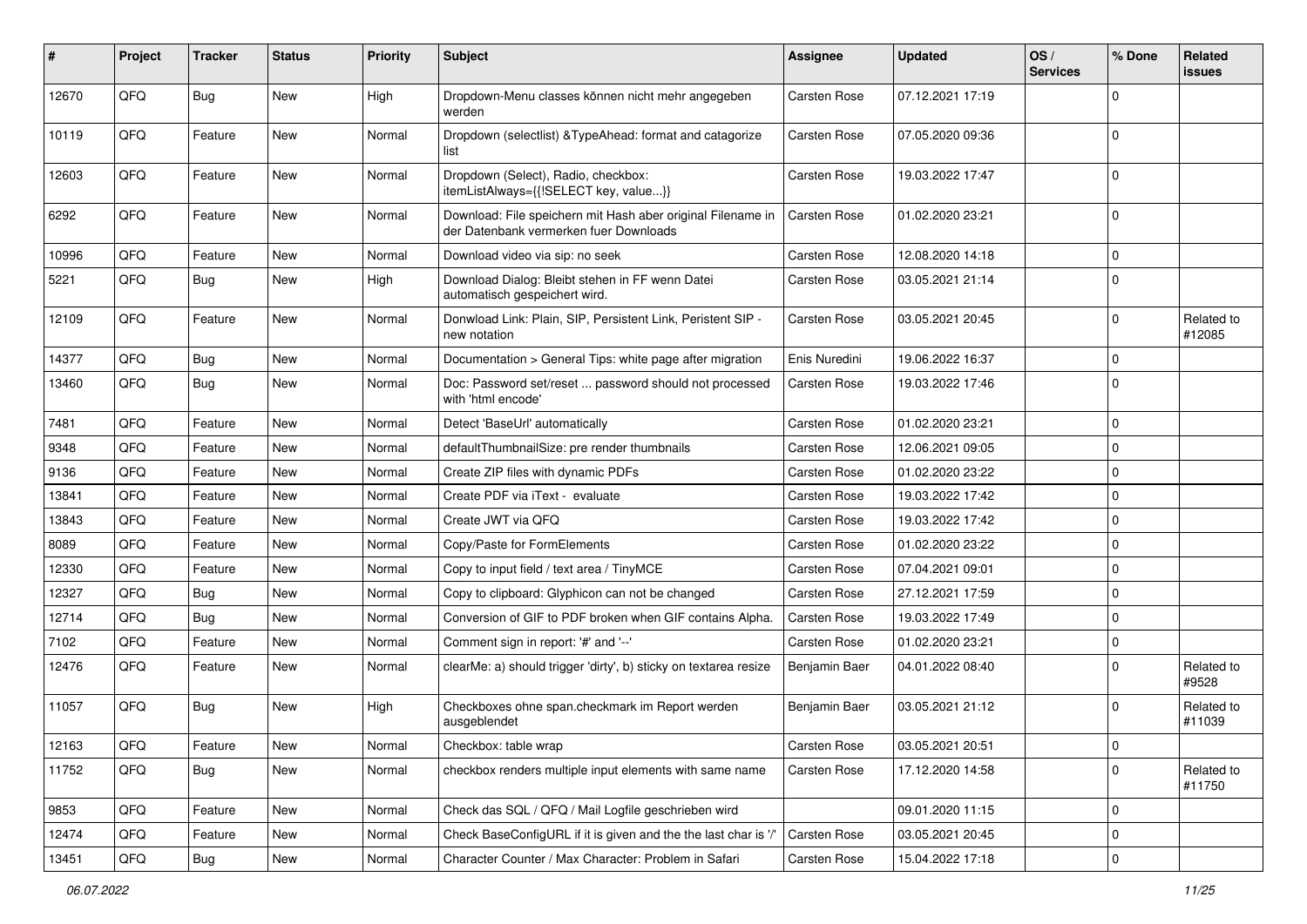| #     | Project | <b>Tracker</b> | <b>Status</b> | <b>Priority</b> | <b>Subject</b>                                                                                                 | <b>Assignee</b> | <b>Updated</b>   | OS/<br><b>Services</b> | % Done      | Related<br><b>issues</b>                      |
|-------|---------|----------------|---------------|-----------------|----------------------------------------------------------------------------------------------------------------|-----------------|------------------|------------------------|-------------|-----------------------------------------------|
| 13467 | QFQ     | Feature        | New           | Normal          | ChangeLog Generator                                                                                            | Carsten Rose    | 19.03.2022 17:46 |                        | $\Omega$    | Related to<br>#11460                          |
| 9781  | QFQ     | Feature        | <b>New</b>    | Normal          | Button: CSS class to make buttons smaller                                                                      | Carsten Rose    | 01.02.2020 23:22 |                        | $\Omega$    |                                               |
| 9177  | QFQ     | <b>Bug</b>     | New           | Normal          | Bug? QFQ tries to save an action FE, which has real<br>existing column name                                    | Carsten Rose    | 01.02.2020 23:22 |                        | $\Omega$    |                                               |
| 11893 | QFQ     | Feature        | <b>New</b>    | High            | Broken SIP: a) only report one time, b) only report in main<br>column                                          | Carsten Rose    | 12.05.2021 12:13 |                        | $\Omega$    | Related to<br>#12532,<br>Related to<br>#14187 |
| 13647 | QFQ     | <b>Bug</b>     | <b>New</b>    | Normal          | Autofocus funktioniert nicht auf Chrome                                                                        | Benjamin Baer   | 19.03.2022 17:44 |                        | $\mathbf 0$ |                                               |
| 8431  | QFQ     | <b>Bug</b>     | New           | High            | autocron.php with wrong path                                                                                   | Carsten Rose    | 03.05.2021 21:14 |                        | $\Omega$    |                                               |
| 12146 | QFQ     | Feature        | <b>New</b>    | Normal          | Autocron Job: Anzeigen wann der naechste Job ausgefuehrt<br>wird, resp das er nicht ausgefuehrt wird           | Carsten Rose    | 15.03.2021 15:23 |                        | $\Omega$    |                                               |
| 4250  | QFQ     | Feature        | <b>New</b>    | Normal          | AutoCron in QFQ via PHP                                                                                        | Carsten Rose    | 01.02.2020 23:21 |                        | $\Omega$    | Related to<br>#3292,<br>Related to<br>#3291   |
| 10890 | QFQ     | <b>Bug</b>     | New           | Normal          | AutoCron hangs                                                                                                 |                 | 20.07.2020 13:56 |                        | $\mathbf 0$ |                                               |
| 11522 | QFQ     | <b>Bug</b>     | New           | Normal          | Aus/Einblenden von Reitern                                                                                     |                 | 13.11.2020 14:58 |                        | $\Omega$    |                                               |
| 14233 | QFQ     | <b>Bug</b>     | <b>New</b>    | Normal          | AS _link: question - HTML is not rendered                                                                      | Carsten Rose    | 28.05.2022 11:02 |                        | $\Omega$    |                                               |
| 13945 | QFQ     | Feature        | <b>New</b>    | Normal          | As _link: content before/after link                                                                            | Enis Nuredini   | 28.05.2022 11:01 |                        | $\Omega$    | Related to<br>#12262                          |
| 14077 | QFQ     | <b>Bug</b>     | <b>New</b>    | Normal          | As _link: Attribute 'class' missing by r:1 and r:3 - but should<br>set                                         | Carsten Rose    | 28.05.2022 11:02 |                        | $\Omega$    | Related to<br>#5342,<br>Related to<br>#4343   |
| 12119 | QFQ     | Feature        | New           | Normal          | AS paged: error message missing if there ist no 'r' argument.                                                  | Carsten Rose    | 03.05.2021 20:51 |                        | $\Omega$    |                                               |
| 8962  | QFQ     | Feature        | New           | High            | allow for form fields with identical names                                                                     | Carsten Rose    | 03.05.2021 21:14 |                        | $\Omega$    |                                               |
| 10979 | QFQ     | Feature        | <b>New</b>    | Normal          | Ajax Calls an API - dataReport                                                                                 | Carsten Rose    | 11.05.2022 12:15 |                        | $\mathbf 0$ |                                               |
| 7342  | QFQ     | Feature        | New           | Normal          | add content $=$ hide this                                                                                      | Carsten Rose    | 01.02.2020 23:21 |                        | $\Omega$    |                                               |
| 5131  | QFQ     | Feature        | <b>New</b>    | Normal          | Activate Spin Gear ('wait/busy' indicator) via LINK attribute                                                  | Carsten Rose    | 01.02.2020 23:21 |                        | $\Omega$    |                                               |
| 12412 | QFQ     | Feature        | New           | Normal          | Action/Escape qualifier 'e' (empty), '0': if given, an empty<br>string (or '0') will be treated as 'not found' | Carsten Rose    | 08.05.2021 09:40 |                        | $\mathbf 0$ | Related to<br>#12413,<br>Related to<br>#10012 |
| 11715 | QFQ     | <b>Bug</b>     | New           | Normal          | acceptZeroAsRequired and requiredOffButMark do not<br>coincide                                                 |                 | 08.12.2020 12:13 |                        | $\mathbf 0$ |                                               |
| 11535 | QFO     | Feature        | New           | Normal          | Ability to create SQL columns in frontend QFQ forms                                                            |                 | 17.11.2020 12:11 |                        | $\mathbf 0$ |                                               |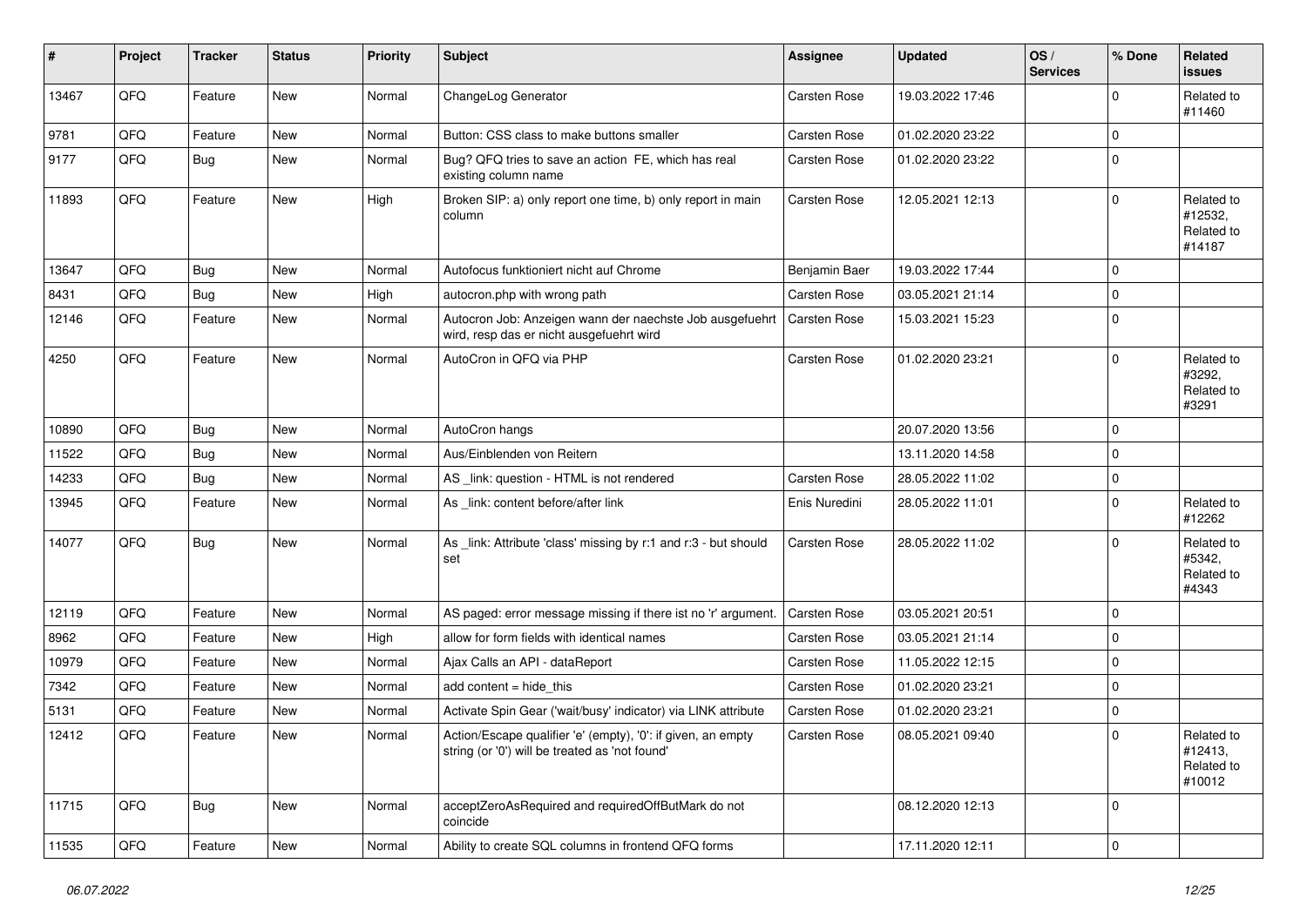| #     | Project | <b>Tracker</b> | <b>Status</b> | <b>Priority</b> | Subject                                                                                                                               | Assignee            | <b>Updated</b>   | OS/<br><b>Services</b> | % Done      | Related<br><b>issues</b>                                               |
|-------|---------|----------------|---------------|-----------------|---------------------------------------------------------------------------------------------------------------------------------------|---------------------|------------------|------------------------|-------------|------------------------------------------------------------------------|
| 12038 | QFQ     | Feature        | <b>New</b>    | Normal          | a) STORE_VAR: filenameOnlyStripUniq, b) SP:<br>QSTRIPUNIQ()                                                                           |                     | 17.02.2021 23:55 |                        | $\Omega$    |                                                                        |
| 12544 | QFQ     | Feature        | <b>New</b>    | High            | a) ' AS _link' new also as ' AS _format', b) sortierung via<br>'display: none;', c) '_format' benoeitgt nicht zwingend<br>u/U/p/m/z/d | <b>Carsten Rose</b> | 14.12.2021 16:03 |                        | $\mathbf 0$ |                                                                        |
| 12269 | QFQ     | Feature        | <b>New</b>    | Normal          | 2FA - Login                                                                                                                           | Carsten Rose        | 03.05.2021 20:45 |                        | $\mathbf 0$ |                                                                        |
| 5576  | QFQ     | <b>Bug</b>     | <b>New</b>    | Normal          | Using MySQL 'DROP' requires privilege - wich is not really<br>necessary.                                                              | Carsten Rose        | 01.02.2020 23:21 |                        | $\Omega$    |                                                                        |
| 6116  | QFQ     | Bug            | Priorize      | High            | value of checkbox not saved                                                                                                           | Carsten Rose        | 07.12.2021 17:19 |                        | $\mathbf 0$ |                                                                        |
| 9947  | QFQ     | <b>Bug</b>     | Priorize      | Normal          | Unwanted error message if missing 'typeAheadSqlPrefetch'                                                                              | Carsten Rose        | 01.02.2020 10:13 |                        | $\mathbf 0$ |                                                                        |
| 13943 | QFQ     | <b>Bug</b>     | Priorize      | Normal          | unable to find formgroup                                                                                                              | Enis Nuredini       | 28.05.2022 11:03 |                        | $\Omega$    |                                                                        |
| 11320 | QFQ     | Feature        | Priorize      | Normal          | Typo3 Version 10 support                                                                                                              | Carsten Rose        | 05.05.2021 22:09 |                        | $\mathbf 0$ |                                                                        |
| 4457  | QFQ     | Bug            | Priorize      | Normal          | typeahead: pressing return to select an item, saves the form<br>and closes the form.                                                  | Benjamin Baer       | 03.01.2022 08:01 |                        | $\Omega$    | Related to<br>#4398                                                    |
| 8044  | QFQ     | Feature        | Priorize      | Normal          | Transaction: a) Form, b) Report                                                                                                       | Carsten Rose        | 05.05.2021 22:14 |                        | $\mathbf 0$ | Related to<br>#8043                                                    |
| 9968  | QFQ     | Feature        | Priorize      | Normal          | Tooltip in Links for Developer                                                                                                        | Carsten Rose        | 01.02.2020 23:17 |                        | $\mathbf 0$ |                                                                        |
| 9173  | QFQ     | <b>Bug</b>     | Priorize      | Urgent          | Stale Record Lock: Firefox                                                                                                            | Carsten Rose        | 03.05.2021 21:14 |                        | $\Omega$    | Related to<br>#9789                                                    |
| 12504 | QFQ     | Feature        | Priorize      | Normal          | sql.log: report fe.id                                                                                                                 | Carsten Rose        | 05.05.2021 22:09 |                        | $\mathbf 0$ |                                                                        |
| 9928  | QFQ     | Feature        | Priorize      | Normal          | SpecialColumnName: a) Deprecated: ' AS "_+tag "', b)<br>New: ' AS "_ <tag1><tag2>"</tag2></tag1>                                      | Carsten Rose        | 01.02.2020 23:17 |                        | $\Omega$    | Related to<br>#9929                                                    |
| 9121  | QFQ     | Bug            | Priorize      | High            | sip links have r and __dbIndexData set                                                                                                | Carsten Rose        | 12.06.2021 10:41 |                        | 0           |                                                                        |
| 8963  | QFQ     | Feature        | Priorize      | Normal          | Setting values in a store: flexible way                                                                                               | Carsten Rose        | 05.05.2021 22:10 |                        | $\Omega$    | Related to<br>#8975                                                    |
| 13900 | QFQ     | Feature        | Priorize      | Normal          | Selenium: Check das Cookie/PDF funktioniert                                                                                           | Enis Nuredini       | 25.03.2022 12:45 |                        | 0           |                                                                        |
| 7616  | QFQ     | <b>Bug</b>     | Priorize      | Normal          | Selectlist with Enum & Dynamic Update                                                                                                 | Carsten Rose        | 01.02.2020 10:13 |                        | $\mathbf 0$ |                                                                        |
| 7730  | QFQ     | Feature        | Priorize      | Normal          | SELECT Box: title in between                                                                                                          | Benjamin Baer       | 01.02.2020 23:22 |                        | $\Omega$    |                                                                        |
| 5366  | QFQ     | Feature        | Priorize      | Normal          | Saving with keyboard shortcuts                                                                                                        | Benjamin Baer       | 21.03.2022 09:47 |                        | $\mathbf 0$ |                                                                        |
| 9394  | QFQ     | Feature        | Priorize      | Normal          | REST: allow for non numerical ids in get requests                                                                                     | Carsten Rose        | 05.05.2021 22:10 |                        | $\mathbf 0$ |                                                                        |
| 10005 | QFQ     | Feature        | Priorize      | Normal          | Report / special column name:  AS _calendar                                                                                           | Carsten Rose        | 03.06.2020 17:28 |                        | 0           |                                                                        |
| 10012 | QFQ     | Feature        | Priorize      | Normal          | redirectAllMailTo: {{beEmail:T}}                                                                                                      | Carsten Rose        | 08.05.2021 09:54 |                        | $\Omega$    | Related to<br>#12412,<br>Related to<br>#12413,<br>Related to<br>#10011 |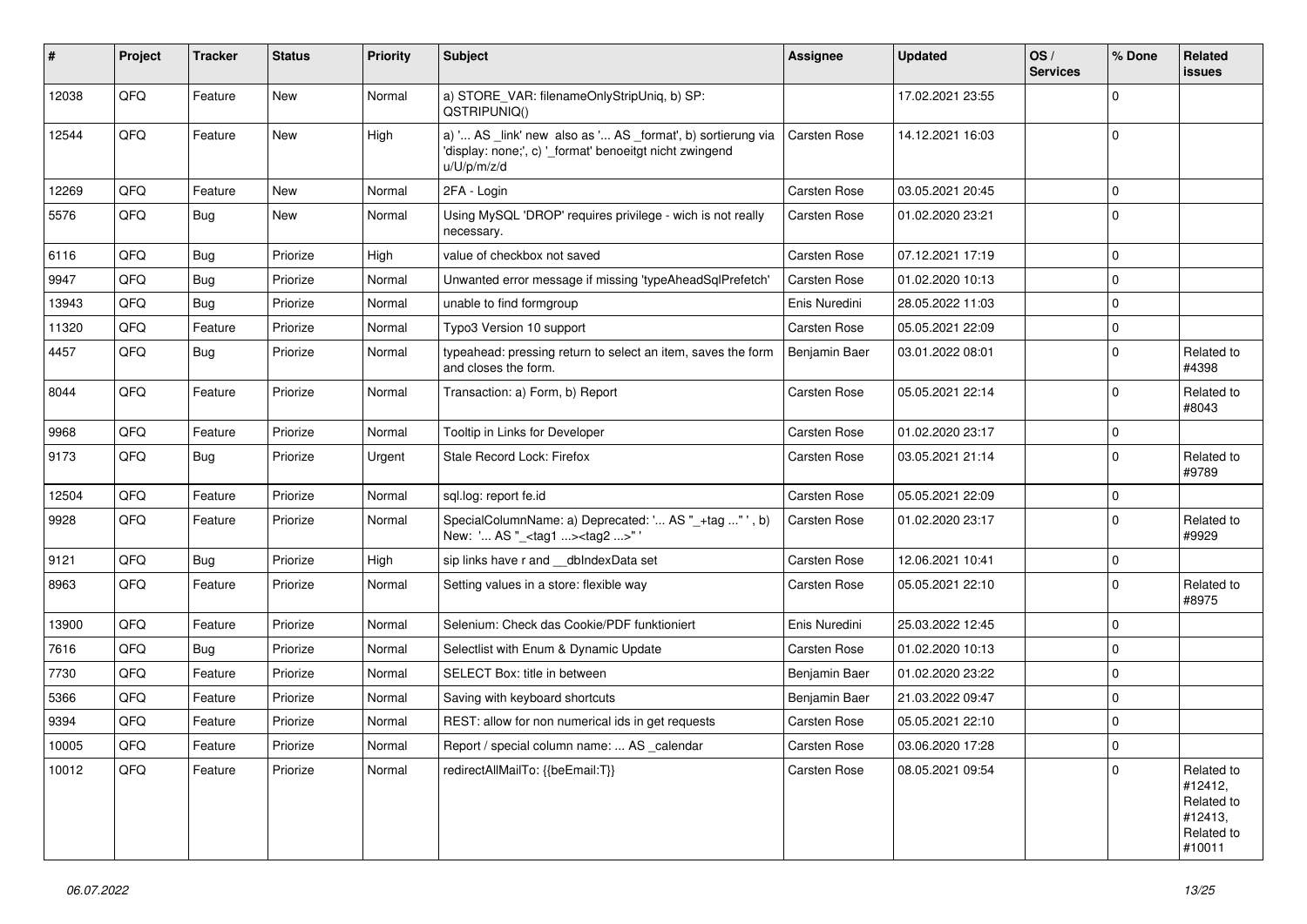| #     | <b>Project</b> | <b>Tracker</b> | <b>Status</b> | <b>Priority</b> | <b>Subject</b>                                                                                           | Assignee            | <b>Updated</b>   | OS/<br><b>Services</b> | % Done       | <b>Related</b><br>issues                                                |
|-------|----------------|----------------|---------------|-----------------|----------------------------------------------------------------------------------------------------------|---------------------|------------------|------------------------|--------------|-------------------------------------------------------------------------|
| 3867  | QFQ            | Feature        | Priorize      | Normal          | Readonly Formular: Template Groups add/delete<br>ausbeldnen                                              | Carsten Rose        | 05.05.2021 22:12 |                        | $\Omega$     |                                                                         |
| 6574  | QFQ            | <b>Bug</b>     | Priorize      | Normal          | gfg.log: Fehlermeldung wurde angezeigt, aber nicht geloggt                                               | Carsten Rose        | 01.02.2020 10:13 |                        | $\mathbf 0$  |                                                                         |
| 6140  | QFQ            | Bug            | Priorize      | Normal          | QFQ DnD Sort: Locked fields                                                                              | Benjamin Baer       | 21.03.2022 09:56 |                        | $\mathbf 0$  |                                                                         |
| 9135  | QFQ            | Feature        | Priorize      | Normal          | Progress Bar generic / replace old hourglass download<br>popup                                           | Benjamin Baer       | 03.01.2022 07:43 |                        | $\Omega$     |                                                                         |
| 8204  | QFQ            | Feature        | Priorize      | High            | Position 'required mark'                                                                                 | Carsten Rose        | 16.06.2021 13:44 |                        | $\mathbf{0}$ |                                                                         |
| 10011 | QFQ            | Feature        | Priorize      | Normal          | Offer new STORE_TYPO3 Variable 'beUser', 'beEmail'                                                       | Carsten Rose        | 08.05.2021 09:51 |                        | $\Omega$     | Related to<br>#10012,<br>Related to<br>#12511                           |
| 12325 | QFQ            | Bug            | Priorize      | Normal          | MultiDB form.dbIndex not working for report syntax                                                       | Carsten Rose        | 07.09.2021 13:37 |                        | $\Omega$     | Related to<br>#12145,<br>Related to<br>#12314                           |
| 10015 | QFQ            | Feature        | Priorize      | Normal          | Monospace in Textarea                                                                                    | Carsten Rose        | 03.02.2020 13:40 |                        | $\mathbf 0$  |                                                                         |
| 10569 | QFQ            | Feature        | Priorize      | Normal          | link blank more safe                                                                                     | Enis Nuredini       | 25.03.2022 12:44 |                        | $\mathbf 0$  |                                                                         |
| 6566  | QFQ            | Bug            | Priorize      | Normal          | Link Function 'delete': provided parameter missing on page<br>reload                                     | Benjamin Baer       | 03.01.2022 08:08 |                        | $\mathbf 0$  |                                                                         |
| 14371 | QFQ            | Feature        | Priorize      | Normal          | LDAP via REPORT                                                                                          | Carsten Rose        | 19.06.2022 16:37 |                        | $\Omega$     |                                                                         |
| 7522  | QFQ            | Feature        | Priorize      | Normal          | Inserting default index.html to folder (Avoid Apache Indexing)                                           | Carsten Rose        | 01.02.2020 10:13 |                        | $\Omega$     |                                                                         |
| 7965  | QFQ            | Feature        | Priorize      | Normal          | Input type 'text' with visual format - currency                                                          | Benjamin Baer       | 03.01.2022 07:45 |                        | $\Omega$     |                                                                         |
| 9834  | QFQ            | <b>Bug</b>     | Priorize      | Normal          | Input elements with tag 'disabled' are missing on<br>form-submit: server option 'processReadOnly' broken | Carsten Rose        | 07.12.2021 16:43 |                        | $\Omega$     | Related to<br>#9691,<br>Related to<br>#5305, Has<br>duplicate<br>#12331 |
| 14283 | QFQ            | <b>Bug</b>     | Priorize      | Normal          | HEIC / HEIF convert doesn't trigger                                                                      | <b>Carsten Rose</b> | 19.06.2022 16:37 |                        | $\Omega$     |                                                                         |
| 9900  | QFQ            | Feature        | Priorize      | Normal          | Generic API Call: tt-content record >> JSON                                                              | Carsten Rose        | 01.02.2020 10:13 |                        | $\mathbf 0$  |                                                                         |
| 8034  | QFQ            | Feature        | Priorize      | Normal          | FormElement 'data': 22.22.2222 should not be accepted                                                    | <b>Carsten Rose</b> | 01.02.2020 10:13 |                        | $\Omega$     |                                                                         |
| 7290  | QFQ            | Feature        | Priorize      | Normal          | FormEditor: title as textarea if LEN(title)>60                                                           | <b>Carsten Rose</b> | 01.02.2020 10:13 |                        | $\Omega$     | Blocked by<br>#7682                                                     |
| 14290 | QFQ            | Feature        | Priorize      | Normal          | FormEditor: Show Table Definition                                                                        | Carsten Rose        | 19.06.2022 16:37 |                        | $\mathbf 0$  |                                                                         |
| 6998  | QFQ            | Feature        | Priorize      | Normal          | Form: with debug=on show column information as tooltip of<br>column label                                | <b>Carsten Rose</b> | 01.02.2020 10:13 |                        | $\Omega$     |                                                                         |
| 9668  | QFQ            | Feature        | Priorize      | Normal          | Form.mode: rename 'hidden' to 'hide'                                                                     | Carsten Rose        | 05.05.2021 22:14 |                        | $\Omega$     | Related to<br>#6437                                                     |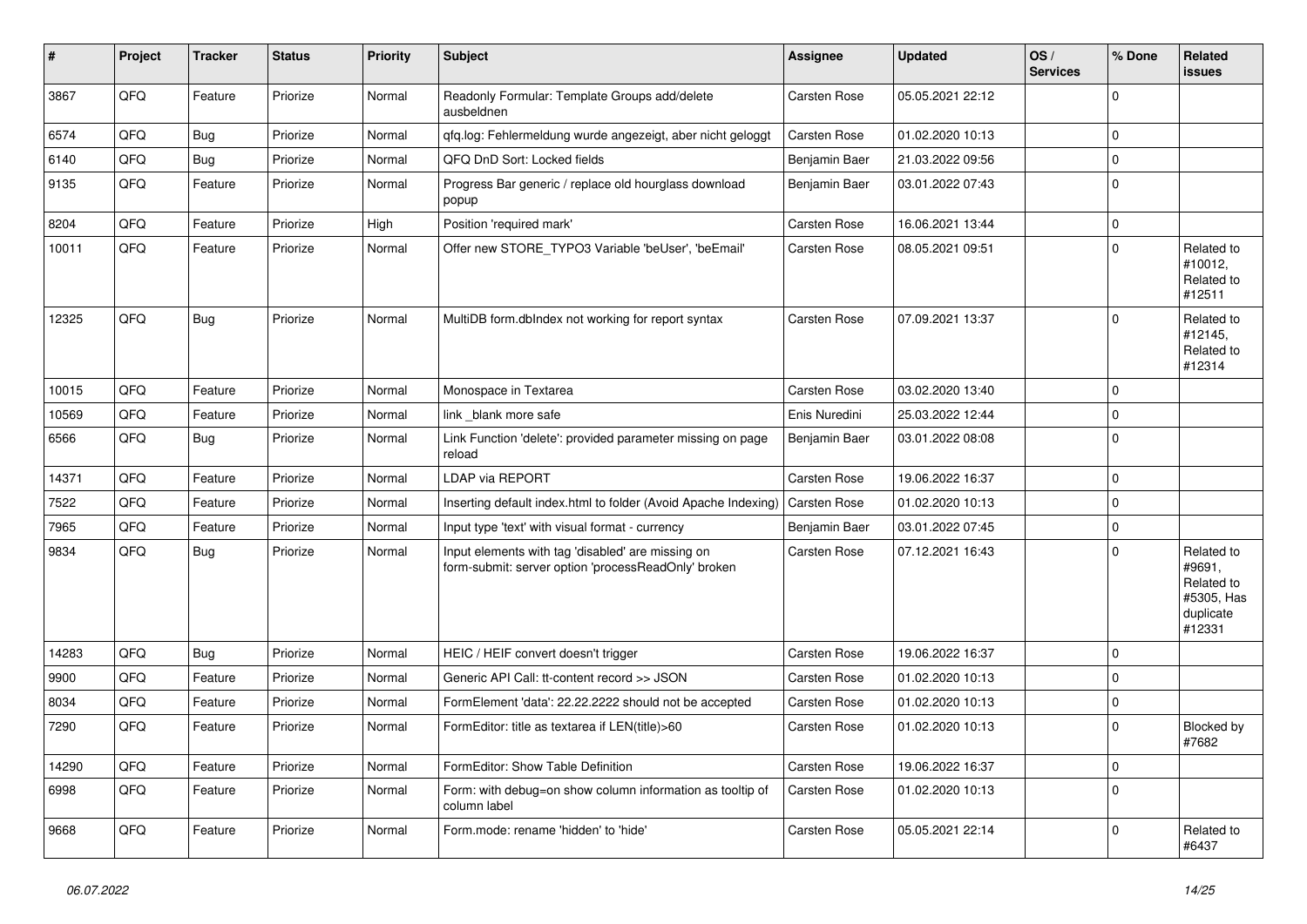| #     | Project | <b>Tracker</b> | <b>Status</b> | <b>Priority</b> | <b>Subject</b>                                                                            | Assignee            | <b>Updated</b>   | OS/<br><b>Services</b> | % Done      | Related<br><b>issues</b>                        |
|-------|---------|----------------|---------------|-----------------|-------------------------------------------------------------------------------------------|---------------------|------------------|------------------------|-------------|-------------------------------------------------|
| 10003 | QFQ     | Feature        | Priorize      | Normal          | fieldset: stronger visualize group                                                        | Benjamin Baer       | 12.02.2020 08:13 |                        | $\Omega$    |                                                 |
| 9534  | QFQ     | <b>Bug</b>     | Priorize      | Urgent          | FE.type=upload: 'Unknown Mode: ID"                                                        | Carsten Rose        | 03.05.2021 21:14 |                        | $\Omega$    | Related to<br>#9532                             |
| 8037  | QFQ     | Bug            | Priorize      | Normal          | FE.type=upload (advanced mode): {{slaveId:V}} missing<br>during dynamic update            | <b>Carsten Rose</b> | 01.02.2020 10:13 |                        | $\Omega$    |                                                 |
| 8277  | QFQ     | Feature        | Priorize      | Normal          | fe.parameter.default=                                                                     | Carsten Rose        | 01.02.2020 23:17 |                        | $\Omega$    | Related to<br>#8113                             |
| 7656  | QFQ     | <b>Bug</b>     | Priorize      | Normal          | FE with required, 'pattern' and 'extraButtonLock': always<br>complain about missing value | Carsten Rose        | 01.02.2020 10:13 |                        | $\Omega$    |                                                 |
| 8584  | QFQ     | Feature        | Priorize      | Normal          | FE 'Action' - never assign to Container (except Template<br>Group)                        | Carsten Rose        | 01.02.2020 10:13 |                        | $\Omega$    |                                                 |
| 9862  | QFQ     | <b>Bug</b>     | Priorize      | Normal          | Failed writing to sql mail qfq.log should throw an exception                              | Carsten Rose        | 01.02.2020 10:13 |                        | 0           |                                                 |
| 6801  | QFQ     | Feature        | Priorize      | Normal          | Fabric: Maximize / Fulllscreen                                                            | Benjamin Baer       | 21.03.2022 09:56 |                        | $\Omega$    |                                                 |
| 8585  | QFQ     | Feature        | Priorize      | Normal          | Enhance Error message for 'unknown form'                                                  | <b>Carsten Rose</b> | 01.02.2020 10:13 |                        | $\mathbf 0$ |                                                 |
| 6224  | QFQ     | Feature        | Priorize      | Normal          | Dynamic update: fade in/out fields                                                        | Benjamin Baer       | 21.03.2022 09:50 |                        | $\Omega$    |                                                 |
| 9975  | QFQ     | <b>Bug</b>     | Priorize      | Normal          | Dropdown Menu: 'r:3' broken                                                               | <b>Carsten Rose</b> | 01.02.2020 10:13 |                        | $\mathbf 0$ |                                                 |
| 5562  | QFQ     | Feature        | Priorize      | Normal          | Drag'n'Drop fuer Uploads                                                                  | Benjamin Baer       | 21.03.2022 09:52 |                        | $\Omega$    | Related to<br>#9706                             |
| 7217  | QFQ     | Feature        | Priorize      | Normal          | Download: notice User if `_sip=?` is missing                                              | <b>Carsten Rose</b> | 01.02.2020 10:13 |                        | $\Omega$    |                                                 |
| 12503 | QFQ     | Feature        | Priorize      | Normal          | Detect dangerous UPDATE statement with missing WHERE                                      | <b>Carsten Rose</b> | 05.05.2021 22:09 |                        | $\Omega$    |                                                 |
| 7630  | QFQ     | Feature        | Priorize      | Normal          | detailed error message for simple upload                                                  | <b>Carsten Rose</b> | 01.02.2020 10:13 |                        | $\Omega$    |                                                 |
| 8082  | QFQ     | Feature        | Priorize      | High            | Contact form without saving record                                                        | Carsten Rose        | 07.12.2021 15:20 |                        | $\Omega$    | Related to<br>#8587,<br><b>Blocks</b><br>#11850 |
| 6870  | QFQ     | Feature        | Priorize      | Normal          | Click on 'link' triggers an API call                                                      | Benjamin Baer       | 03.01.2022 08:25 |                        | $\Omega$    |                                                 |
| 9958  | QFQ     | <b>Bug</b>     | Priorize      | Normal          | Broken subrecord query: no error message                                                  | <b>Carsten Rose</b> | 05.02.2021 15:15 |                        | $\Omega$    |                                                 |
| 3782  | QFQ     | Bug            | Priorize      | Normal          | Bei fehlerhafter Eingabe (z.B. Datum) sollte das erwartete<br>Format angezeigt werden     | Carsten Rose        | 01.02.2020 10:13 |                        | $\Omega$    |                                                 |
| 9346  | QFQ     | Feature        | Priorize      | Normal          | beforeSave: check if an upload is given                                                   | <b>Carsten Rose</b> | 11.06.2021 21:18 |                        | $\Omega$    |                                                 |
| 12452 | QFQ     | Feature        | Priorize      | Normal          | BaseURL: alsways with '/' at the end                                                      | Carsten Rose        | 19.06.2022 13:45 |                        | $\Omega$    | Related to<br>#10782                            |
| 5942  | QFQ     | Feature        | Priorize      | Normal          | 'L' and 'type': append to links, generate via 'link' by using 'u:'                        | <b>Carsten Rose</b> | 01.02.2020 10:13 |                        | $\Omega$    |                                                 |
| 13899 | QFQ     | <b>Bug</b>     | ToDo          | Normal          | Selenium: zum laufen bringen                                                              | Enis Nuredini       | 25.03.2022 10:24 |                        | $\Omega$    |                                                 |
| 12395 | QFQ     | <b>Bug</b>     | ToDo          | High            | QFQ Function: Result two times shown                                                      | <b>Carsten Rose</b> | 18.02.2022 08:59 |                        | $\Omega$    |                                                 |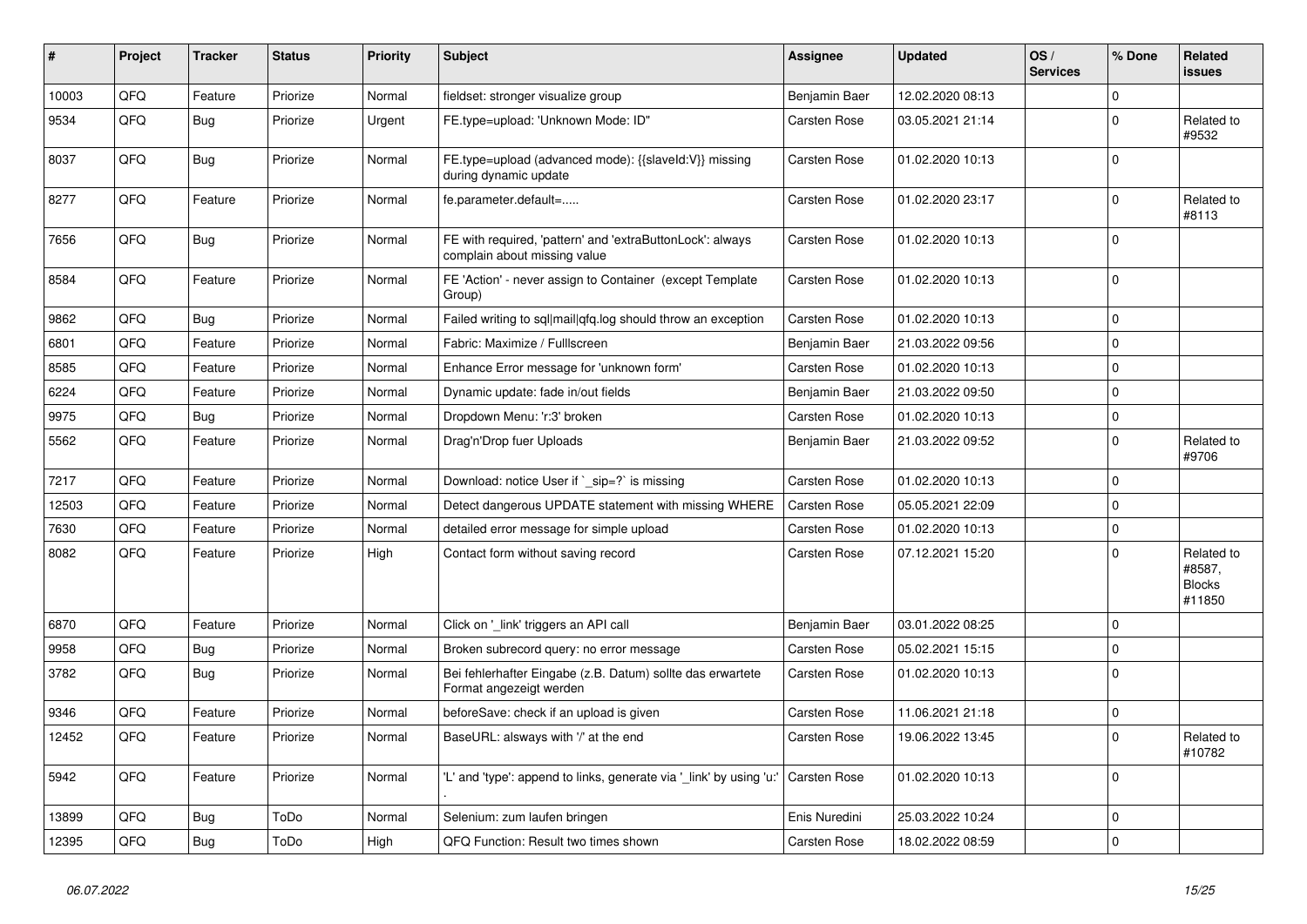| #     | Project | <b>Tracker</b> | <b>Status</b> | <b>Priority</b> | <b>Subject</b>                                                                          | <b>Assignee</b>     | <b>Updated</b>   | OS/<br><b>Services</b> | % Done              | Related<br>issues                                                                                                              |
|-------|---------|----------------|---------------|-----------------|-----------------------------------------------------------------------------------------|---------------------|------------------|------------------------|---------------------|--------------------------------------------------------------------------------------------------------------------------------|
| 12463 | QFQ     | Bug            | ToDo          | High            | QFQ Function: 'function' and 'sql' on same level - output of<br>sal is shown two times. | Carsten Rose        | 15.12.2021 16:31 |                        | $\mathbf 0$         |                                                                                                                                |
| 7602  | QFQ     | Feature        | ToDo          | High            | Multi Select: with checkboxes                                                           | Benjamin Baer       | 22.03.2022 09:07 |                        | $\mathsf{O}\xspace$ |                                                                                                                                |
| 12262 | QFQ     | Feature        | ToDo          | Normal          | Form buttons on top: more customable                                                    | Enis Nuredini       | 17.06.2022 10:44 |                        | $\mathbf 0$         | Related to<br>#13945, Has<br>duplicate<br>#4046, Has<br>duplicate<br>#10080                                                    |
| 10661 | QFQ     | <b>Bug</b>     | In Progress   | Normal          | Typo3 Warnungen                                                                         | Carsten Rose        | 07.09.2021 13:23 |                        | $\mathbf 0$         | Related to<br>#12440                                                                                                           |
| 12439 | QFQ     | Feature        | In Progress   | Normal          | TinyMCE Paste from Word & Character Count/Limit                                         | <b>Carsten Rose</b> | 05.05.2021 22:15 |                        | $\mathbf 0$         |                                                                                                                                |
| 11076 | QFQ     | Feature        | In Progress   | Normal          | SELECT  AS _websocket                                                                   | <b>Carsten Rose</b> | 30.08.2020 17:49 |                        | $\mathbf 0$         | Related to<br>#13354                                                                                                           |
| 14323 | QFQ     | Bug            | In Progress   | Normal          | Report: render=both single - no impact                                                  | Carsten Rose        | 19.06.2022 18:31 |                        | $\mathbf 0$         |                                                                                                                                |
| 12508 | QFQ     | <b>Bug</b>     | In Progress   | High            | qfq Form: sendMail                                                                      | Karin Niffeler      | 19.03.2022 17:48 |                        | $\mathbf 0$         |                                                                                                                                |
| 11980 | QFQ     | Feature        | In Progress   | Normal          | protected verzeichnis MUSS geschützt werden                                             | <b>Carsten Rose</b> | 07.09.2021 13:30 |                        | $\mathbf 0$         |                                                                                                                                |
| 14175 | QFQ     | <b>Bug</b>     | In Progress   | Normal          | Opening a form with no QFQ Session cookie fails                                         | Carsten Rose        | 03.06.2022 10:40 |                        | $\pmb{0}$           |                                                                                                                                |
| 5695  | QFQ     | Feature        | In Progress   | Normal          | Multiform                                                                               | Carsten Rose        | 02.01.2021 18:38 |                        | $\mathbf 0$         |                                                                                                                                |
| 10443 | QFQ     | Feature        | In Progress   | Normal          | Konzept_api / _live                                                                     | Carsten Rose        | 07.05.2020 09:39 |                        | $\mathbf 0$         |                                                                                                                                |
| 11517 | QFQ     | <b>Bug</b>     | In Progress   | Normal          | extraButtonInfo Broken for multiple FormElements                                        | Carsten Rose        | 12.05.2022 13:12 |                        | $\Omega$            | Related to<br>#7890,<br>Related to<br>#3811, Has<br>duplicate<br>#10905, Has<br>duplicate<br>#10553, Has<br>duplicate<br>#6779 |
| 6250  | QFQ     | Feature        | In Progress   | Normal          | Enhance layout: a) Subrecord, b) Subrecord-Title                                        | <b>Carsten Rose</b> | 01.02.2020 23:22 |                        | $\mathbf 0$         | Related to<br>#5391                                                                                                            |
| 4194  | QFQ     | Feature        | In Progress   | Normal          | Bootstrap 4 ist jetzt offiziel                                                          |                     | 03.05.2021 20:47 |                        | $\mathbf 0$         | Related to<br>#10114                                                                                                           |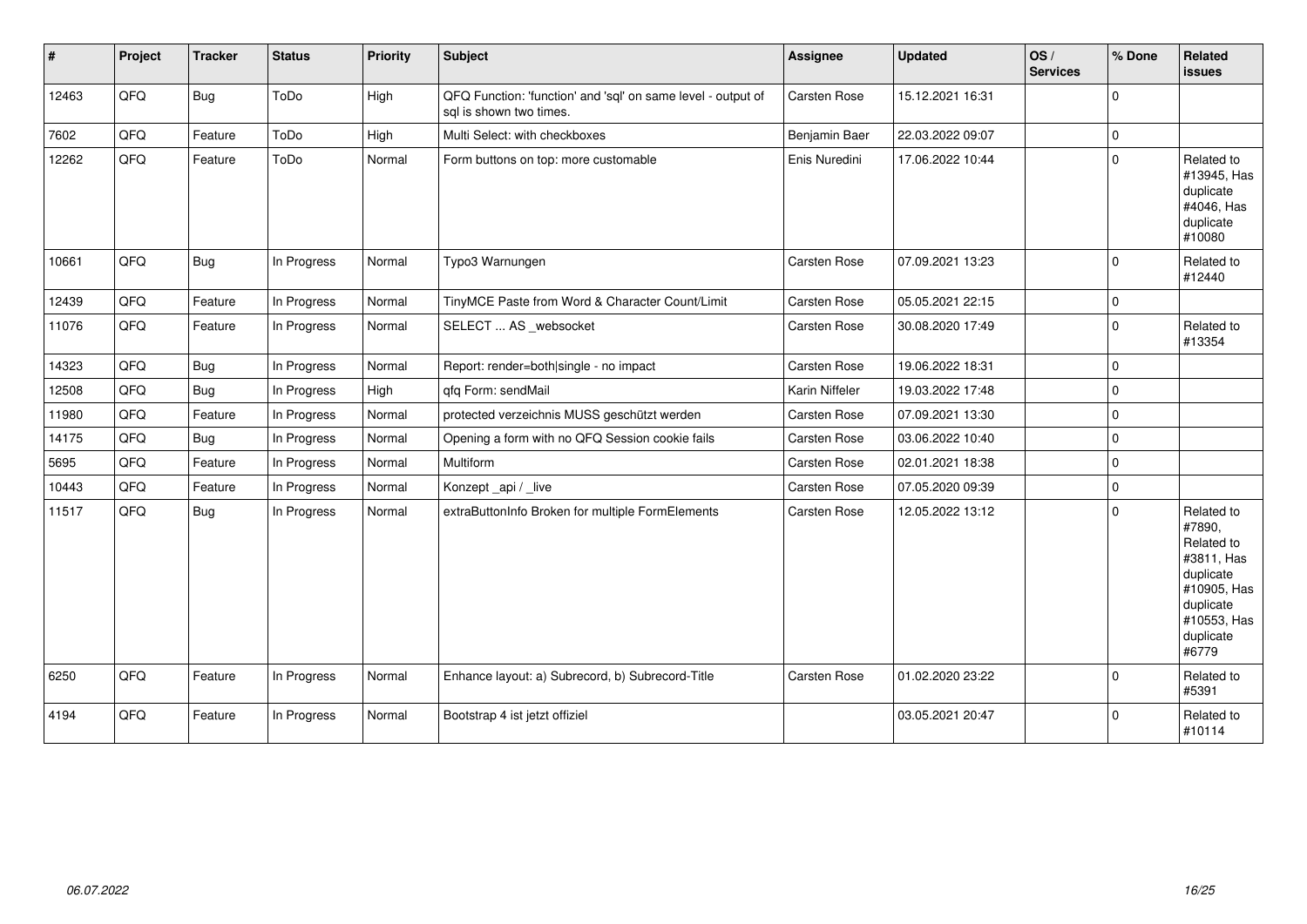| #     | Project | <b>Tracker</b> | <b>Status</b>              | <b>Priority</b> | Subject                                                                                                   | <b>Assignee</b>   | <b>Updated</b>   | OS/<br><b>Services</b> | % Done      | Related<br><b>issues</b>                                                                                                                                              |
|-------|---------|----------------|----------------------------|-----------------|-----------------------------------------------------------------------------------------------------------|-------------------|------------------|------------------------|-------------|-----------------------------------------------------------------------------------------------------------------------------------------------------------------------|
| 14320 | QFQ     | Feature        | In Progress                | Normal          | Allow specific HTML Tags and Attributes: general, TinyMCE                                                 | Enis Nuredini     | 04.07.2022 14:09 |                        | $\mathbf 0$ | Related to<br>#12664,<br>Related to<br>#12039,<br>Related to<br>#11702,<br>Related to<br>#7239,<br>Related to<br>#3708,<br>Related to<br>#3646,<br>Related to<br>#880 |
| 13566 | QFQ     | Feature        | Ready to sync<br>(develop) | Normal          | Delete config-example.qfq.php file                                                                        | Carsten Rose      | 23.12.2021 09:25 |                        | $\mathbf 0$ |                                                                                                                                                                       |
| 5894  | QFQ     | Feature        | Feedback                   | Normal          | Typeahead in Report: show/hide rows dynamically                                                           | Carsten Rose      | 18.02.2022 08:50 |                        | $\mathbf 0$ | Related to<br>#5893,<br>Related to<br>#5885                                                                                                                           |
| 10782 | QFQ     | Feature        | Feedback                   | Normal          | Tiny MCE: Image Upload                                                                                    | Enis Nuredini     | 16.05.2022 23:16 |                        | $\mathbf 0$ | Related to<br>#12452                                                                                                                                                  |
| 9052  | QFQ     | Feature        | Feedback                   | High            | Report: CodeMirror with SQL Syntax Highlight in FE                                                        | Enis Nuredini     | 08.06.2022 10:25 |                        | $\mathbf 0$ |                                                                                                                                                                       |
| 9535  | QFQ     | Bug            | Feedback                   | Normal          | Report:  AS '_vertical' - column to wide - vertical >> rot45,<br>rot90                                    | Benjamin Baer     | 01.02.2020 15:56 |                        | $\mathbf 0$ |                                                                                                                                                                       |
| 10124 | QFQ     | Feature        | Feedback                   | Normal          | qfq AAI-Login                                                                                             | Karin Niffeler    | 07.05.2020 09:36 |                        | $\pmb{0}$   |                                                                                                                                                                       |
| 11347 | QFQ     | Bug            | Feedback                   | Normal          | If Bedingungen funktionieren nicht korrekt                                                                | Christoph Fuchs   | 21.03.2021 20:37 |                        | $\mathbf 0$ |                                                                                                                                                                       |
| 9898  | QFQ     | <b>Bug</b>     | Feedback                   | Normal          | Formular trotz Timeout gespeichert                                                                        | Benjamin Baer     | 01.02.2020 15:56 |                        | $\mathbf 0$ |                                                                                                                                                                       |
| 9548  | QFQ     | Feature        | Feedback                   | High            | FormElement: Pattern mismatch - optional report only on<br>focus lost                                     | Benjamin Baer     | 03.05.2021 21:14 |                        | $\mathbf 0$ |                                                                                                                                                                       |
| 8316  | QFQ     | Bug            | Feedback                   | Normal          | Documentation/Behaviour for Nested Queries and<br>Record-Store confusing                                  | Nicola Chiapolini | 20.11.2019 09:14 |                        | $\pmb{0}$   |                                                                                                                                                                       |
| 13767 | QFQ     | <b>Bug</b>     | Feedback                   | Normal          | date/time-picker: required shows up/down button orange                                                    | Enis Nuredini     | 16.05.2022 23:16 |                        | $\mathbf 0$ |                                                                                                                                                                       |
| 12546 | QFQ     | Bug            | Feedback                   | Normal          | Branch 'Development' - Unit Tests mit dirty workaround<br>angepasst                                       | Carsten Rose      | 19.03.2022 17:48 |                        | $\mathbf 0$ |                                                                                                                                                                       |
| 11630 | QFQ     | <b>Bug</b>     | Feedback                   | High            | Bitte check ob CALL() in 20.11.0 noch so funktioniert wie in<br>20.4.1                                    | Enis Nuredini     | 28.05.2022 13:45 |                        | $\pmb{0}$   | Related to<br>#11325                                                                                                                                                  |
| 4138  | QFQ     | <b>Bug</b>     | Some day<br>maybe          | Normal          | _style fehlt                                                                                              |                   | 11.12.2019 16:03 |                        | $\mathbf 0$ |                                                                                                                                                                       |
| 4349  | QFQ     | Feature        | Some day<br>maybe          | Normal          | link download: downloaded external URL to<br>deliver/concatenate - check mimetipe and handle it correctly | Carsten Rose      | 11.12.2019 16:02 |                        | $\pmb{0}$   |                                                                                                                                                                       |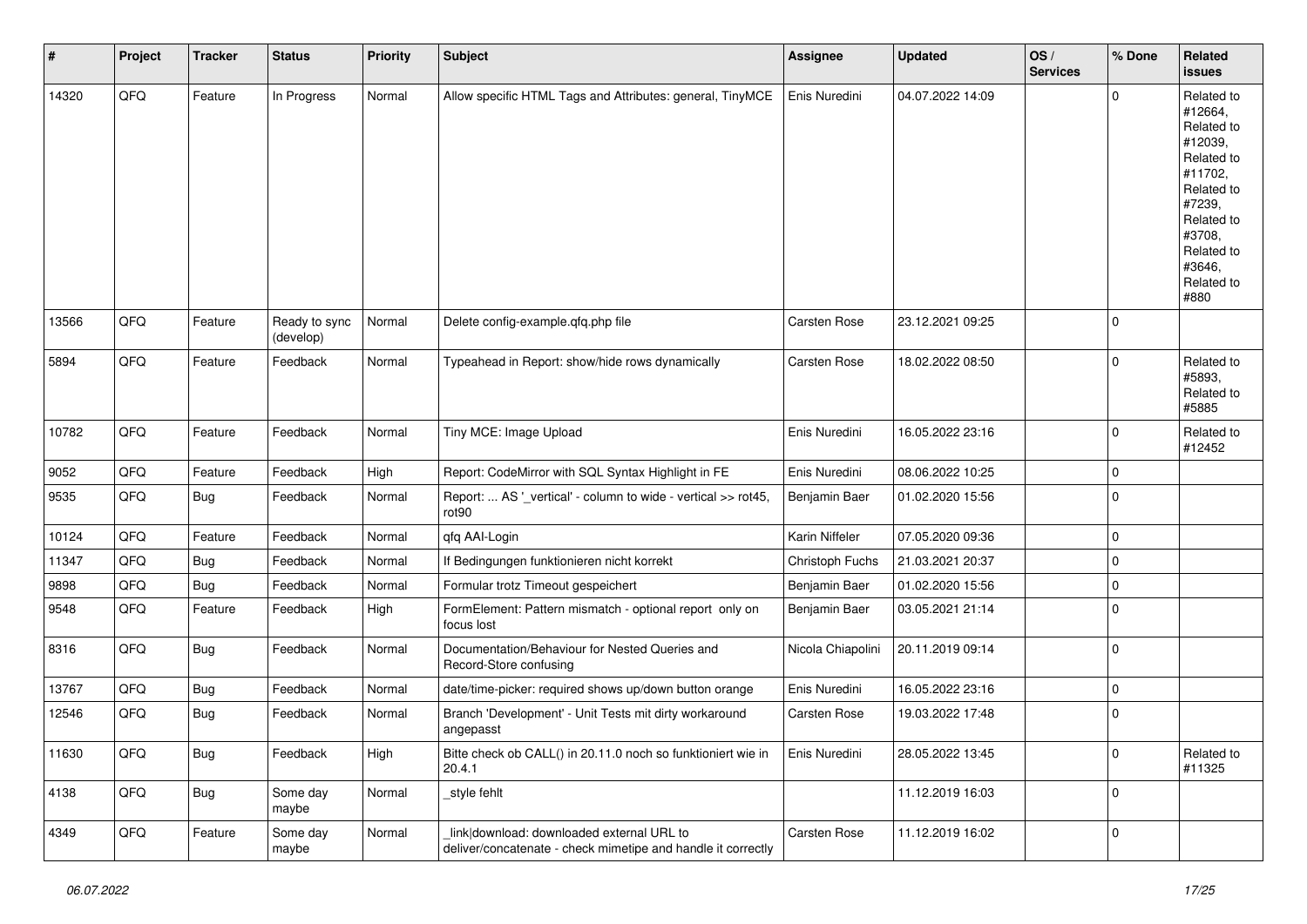| #     | Project | <b>Tracker</b> | <b>Status</b>     | <b>Priority</b> | <b>Subject</b>                                                                                                                                           | Assignee            | <b>Updated</b>   | OS/<br><b>Services</b> | % Done      | Related<br><b>issues</b>                    |
|-------|---------|----------------|-------------------|-----------------|----------------------------------------------------------------------------------------------------------------------------------------------------------|---------------------|------------------|------------------------|-------------|---------------------------------------------|
| 4606  | QFQ     | Feature        | Some day<br>maybe | Normal          | link: qualifier to render bootstrap button                                                                                                               | <b>Carsten Rose</b> | 01.02.2020 23:19 |                        | $\Omega$    |                                             |
| 4343  | QFQ     | Feature        | Some day<br>maybe | Normal          | Link: Classifier to add 'attributes'                                                                                                                     | <b>Carsten Rose</b> | 01.02.2020 23:20 |                        | $\mathbf 0$ | Related to<br>#14077                        |
| 5342  | QFQ     | Feature        | Some day<br>maybe | Normal          | link - with HTML Attributes                                                                                                                              |                     | 01.02.2020 23:20 |                        | $\Omega$    | Related to<br>#14077                        |
| 4122  | QFQ     | <b>Bug</b>     | Some day<br>maybe | Normal          | file: Render Mode hat keinen Effekt                                                                                                                      |                     | 11.12.2019 16:03 |                        | $\mathbf 0$ |                                             |
| 2643  | QFQ     | <b>Bug</b>     | Some day<br>maybe | Normal          | Zend / PHP Webinars anschauen                                                                                                                            | <b>Carsten Rose</b> | 01.02.2020 15:56 |                        | $\mathbf 0$ |                                             |
| 3285  | QFQ     | Feature        | Some day<br>maybe | Normal          | Zeichenlimit pro Feld: textarea / editor                                                                                                                 | <b>Carsten Rose</b> | 11.12.2019 16:02 |                        | $\mathbf 0$ |                                             |
| 3677  | QFQ     | Feature        | Some day<br>maybe | Normal          | wkhtmltopdf: FE User access prohibited, if client IP changes<br>\$TYPO3_CONF_VARS[FE][lockIP]                                                            | <b>Carsten Rose</b> | 11.12.2019 16:02 |                        | $\mathbf 0$ |                                             |
| 3061  | QFQ     | <b>Bug</b>     | Some day<br>maybe | High            | winstitute: mysql connection durcheinander - nmhp17<br>(ag7)/QFQ arbeitet mit DB/Tabellen von biostat.                                                   | <b>Carsten Rose</b> | 03.05.2021 21:14 |                        | $\mathbf 0$ |                                             |
| 5665  | QFQ     | Feature        | Some day<br>maybe | Normal          | Versuch das '{{!' nicht mehr noetig ist.                                                                                                                 | <b>Carsten Rose</b> | 01.02.2020 23:20 |                        | $\mathbf 0$ | Related to<br>#7432,<br>Related to<br>#7434 |
| 4652  | QFQ     | Feature        | Some day<br>maybe | Normal          | UZH CD: Weiterleitung auf benutzerdefinierte 403/404 Seite                                                                                               | Carsten Rose        | 01.02.2020 23:20 |                        | $\mathbf 0$ |                                             |
| 5991  | QFQ     | Bug            | Some day<br>maybe | Normal          | URLs with ' ' or long parameter are problematic                                                                                                          | <b>Carsten Rose</b> | 01.02.2020 23:19 |                        | $\mathbf 0$ |                                             |
| 3332  | QFQ     | Feature        | Some day<br>maybe | Normal          | Uploads: Thumbnails, Details zum hochgeladenen File                                                                                                      | <b>Carsten Rose</b> | 11.12.2019 16:02 |                        | $\Omega$    | Related to<br>#3264,<br>Related to<br>#5333 |
| 5706  | QFQ     | <b>Bug</b>     | Some day<br>maybe | Normal          | upload: fileDestination needs to be sanatized                                                                                                            | <b>Carsten Rose</b> | 01.02.2020 23:19 |                        | $\mathbf 0$ |                                             |
| 6704  | QFQ     | Feature        | Some day<br>maybe | Normal          | Upload Mode: Bilder in Notizen rechts sollen aktuellen<br>Upload repräsentieren.                                                                         |                     | 01.02.2020 23:19 |                        | $\mathbf 0$ | Related to<br>#3264                         |
| 4197  | QFQ     | Feature        | Some day<br>maybe | Normal          | Unit Test fuer JSON Stream von QuickFormQuery.php ><br>doForm()                                                                                          | Carsten Rose        | 11.12.2019 16:03 |                        | $\mathbf 0$ |                                             |
| 10116 | QFQ     | Feature        | Some day<br>maybe | Normal          | TypeAhead: Tag - show inside 'input' element                                                                                                             | Carsten Rose        | 16.09.2021 15:09 |                        | $\pmb{0}$   |                                             |
| 4398  | QFQ     | <b>Bug</b>     | Some day<br>maybe | Normal          | Typeahead: mouse click in a prefilled input opens a single<br>item dropdown with the current value - click on it seems to<br>set the value, not the key. | Benjamin Baer       | 01.02.2020 23:20 |                        | $\mathbf 0$ | Related to<br>#4457                         |
| 5805  | QFQ     | Feature        | Some day<br>maybe | Normal          | TypeAHead SQL value instead of key stored                                                                                                                |                     | 01.02.2020 23:19 |                        | $\mathbf 0$ | Related to<br>#5444                         |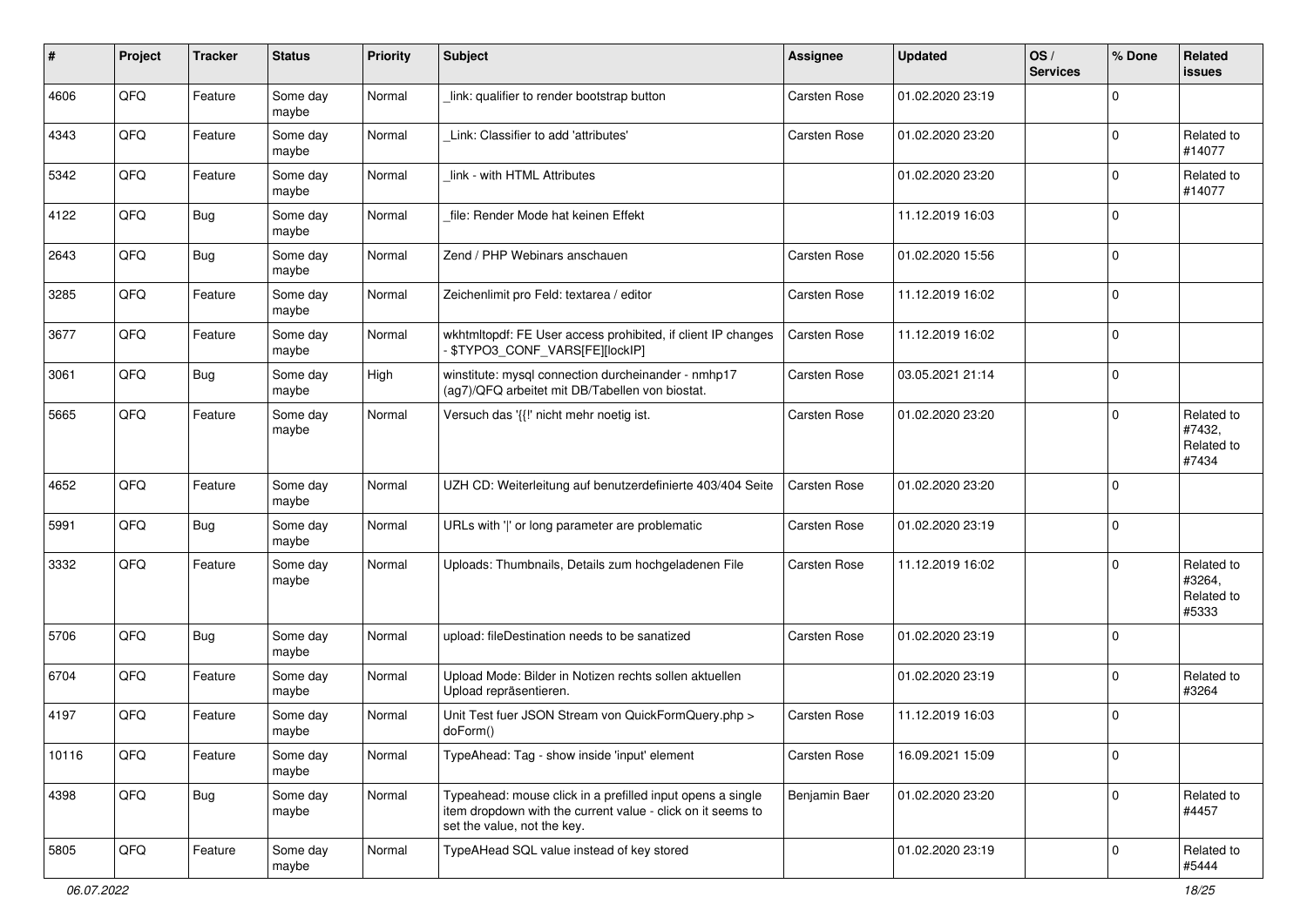| ∦     | Project | <b>Tracker</b> | <b>Status</b>     | <b>Priority</b> | <b>Subject</b>                                                                                                       | Assignee            | <b>Updated</b>   | OS/<br><b>Services</b> | % Done         | Related<br><b>issues</b>                    |
|-------|---------|----------------|-------------------|-----------------|----------------------------------------------------------------------------------------------------------------------|---------------------|------------------|------------------------|----------------|---------------------------------------------|
| 3895  | QFQ     | <b>Bug</b>     | Some day<br>maybe | Normal          | typeahead pedantic: on lehrkredit Idap webpass - if only one<br>person is in dropdown, such person can't be selected | <b>Carsten Rose</b> | 11.12.2019 16:03 |                        | $\mathbf 0$    |                                             |
| 5895  | QFQ     | Feature        | Some day<br>maybe | Normal          | Tutorial: List of all QFQ Features                                                                                   |                     | 01.02.2020 23:19 |                        | $\overline{0}$ |                                             |
| 7456  | QFQ     | <b>Bug</b>     | Some day<br>maybe | Low             | Todos in Code: solve or make ticket                                                                                  | <b>Carsten Rose</b> | 16.09.2021 15:10 |                        | $\mathbf 0$    |                                             |
| 9704  | QFQ     | Feature        | Some day<br>maybe | Normal          | Thumbnails Generieren beim Splitten von PDF Files                                                                    | Carsten Rose        | 11.12.2019 16:01 |                        | $\mathbf 0$    |                                             |
| 5452  | QFQ     | Feature        | Some day<br>maybe | Normal          | Thumbnails from PDF: bad quality                                                                                     |                     | 01.02.2020 23:20 |                        | $\mathbf 0$    |                                             |
| 7402  | QFQ     | <b>Bug</b>     | Some day<br>maybe | Normal          | thumbnail cache: outdated picture when permission denied<br>and permission resolved.                                 |                     | 01.02.2020 23:20 |                        | $\overline{0}$ |                                             |
| 4757  | QFQ     | Feature        | Some day<br>maybe | Normal          | Test subrecord: download links ok? Links ok?                                                                         | Carsten Rose        | 01.02.2020 23:20 |                        | $\overline{0}$ |                                             |
| 8056  | QFQ     | Feature        | Some day<br>maybe | Normal          | Termin Organisation (Reservation)                                                                                    |                     | 01.02.2020 23:19 |                        | 0              | Related to<br>#8658                         |
| 4816  | QFQ     | Feature        | Some day<br>maybe | Normal          | Templates for QFQ Reports (Tables, Radios, )                                                                         |                     | 01.02.2020 23:20 |                        | 0              |                                             |
| 4549  | QFQ     | <b>Bug</b>     | Some day<br>maybe | Normal          | TemplateGroups: FE.type SELECT loose selected value<br>after save                                                    | <b>Carsten Rose</b> | 01.02.2020 23:20 |                        | $\mathbf 0$    | Related to<br>#4548,<br>Related to<br>#4771 |
| 3588  | QFQ     | <b>Bug</b>     | Some day<br>maybe | Normal          | templateGroup: versteckte Elemente werden weiterhin<br>gespeichert.                                                  | Carsten Rose        | 11.12.2019 16:02 |                        | 0              |                                             |
| 3385  | QFQ     | Feature        | Some day<br>maybe | Normal          | templateGroup: insert/update/delete non primary records                                                              | Carsten Rose        | 11.12.2019 16:02 |                        | $\overline{0}$ |                                             |
| 3882  | QFQ     | Bug            | Some day<br>maybe | Normal          | templateGroup: disable 'add' if limit is reached - funktioniert<br>nicht wenn bereits records existierten            | Carsten Rose        | 11.12.2019 16:03 |                        | 0              |                                             |
| 4445  | QFQ     | Feature        | Some day<br>maybe | Normal          | template group: Option to simulate fieldset                                                                          |                     | 28.06.2021 14:11 |                        | $\mathbf 0$    |                                             |
| 6970  | QFQ     | Feature        | Some day<br>maybe | Normal          | tablesorter: default fuer 'sortReset' aendern von 'Ctrl' zu 'Alt'                                                    | Benjamin Baer       | 01.02.2020 23:21 |                        | 0              |                                             |
| 9130  | QFQ     | Feature        | Some day<br>maybe | Normal          | tablesorter: Automatic Row numbering / Zeilenummer                                                                   | Benjamin Baer       | 01.02.2020 23:22 |                        | $\mathbf 0$    |                                             |
| 10745 | QFG     | Feature        | Some day<br>maybe | Normal          | Tablesorter Excel Export                                                                                             | Carsten Rose        | 16.09.2021 15:09 |                        | $\overline{0}$ |                                             |
| 4258  | QFG     | Feature        | Some day<br>maybe | High            | System Defaults: Forms                                                                                               | Carsten Rose        | 03.05.2021 21:14 |                        | $\overline{0}$ |                                             |
| 7281  | QFQ     | <b>Bug</b>     | Some day<br>maybe | Normal          | Subrecords: on large screen separator line too short                                                                 |                     | 01.02.2020 23:19 |                        | $\overline{0}$ |                                             |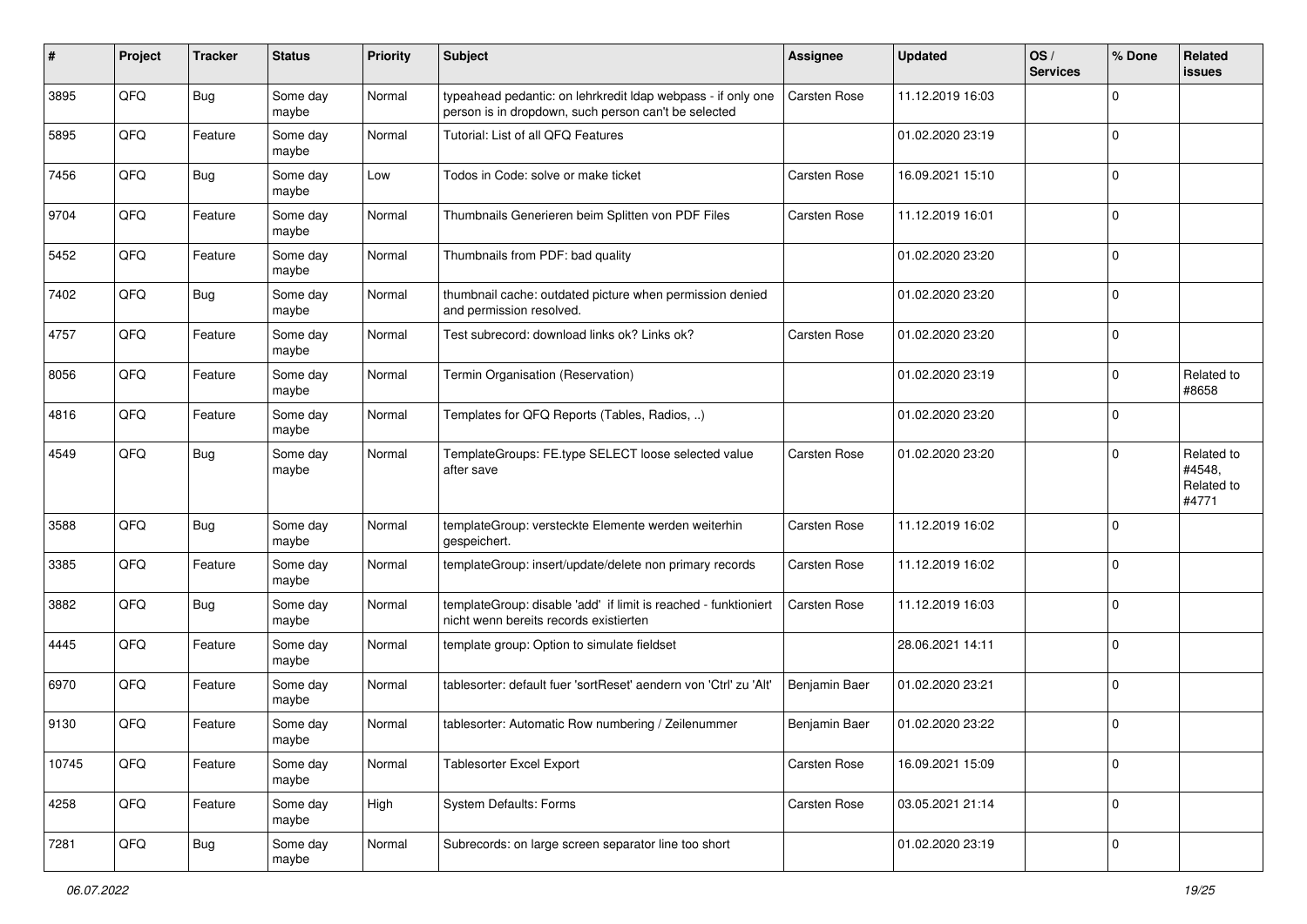| #     | Project | <b>Tracker</b> | <b>Status</b>     | <b>Priority</b> | <b>Subject</b>                                                                                  | Assignee            | <b>Updated</b>   | OS/<br><b>Services</b> | % Done      | Related<br><b>issues</b>                                              |
|-------|---------|----------------|-------------------|-----------------|-------------------------------------------------------------------------------------------------|---------------------|------------------|------------------------|-------------|-----------------------------------------------------------------------|
| 4026  | QFQ     | Feature        | Some day<br>maybe | Normal          | sqlLog.sql: log number of FE.id                                                                 | Carsten Rose        | 11.12.2019 16:03 |                        | $\Omega$    | Related to<br>#5458                                                   |
| 3941  | QFQ     | Feature        | Some day<br>maybe | Normal          | sqlAfter: es sollten mehrere moeglich sein                                                      | <b>Carsten Rose</b> | 11.12.2019 16:03 |                        | $\mathbf 0$ | Related to<br>#3942                                                   |
| 4442  | QFQ     | Feature        | Some day<br>maybe | Normal          | Special Column Name: _link - new symbol G (Glyph) to<br>choose any available symbol             |                     | 11.12.2019 16:02 |                        | $\Omega$    |                                                                       |
| 7107  | QFQ     | Feature        | Some day<br>maybe | Normal          | Showcase Registration Tool: Anmeldung / Administration :<br>Liste Anmeldungen / Emaileinaldung  | <b>Carsten Rose</b> | 11.12.2019 16:01 |                        | $\mathbf 0$ |                                                                       |
| 3537  | QFQ     | Feature        | Some day<br>maybe | Low             | SHOW COLUMNS FROM tableName - Extend '{{!'<br>definition                                        | <b>Carsten Rose</b> | 11.12.2019 16:02 |                        | $\mathbf 0$ |                                                                       |
| 4551  | QFQ     | Feature        | Some day<br>maybe | Normal          | Set 'pills' via dynamicUpdate to show/hide/disabled                                             |                     | 01.02.2020 23:20 |                        | $\mathbf 0$ | Related to<br>#3752                                                   |
| 4956  | QFQ     | Feature        | Some day<br>maybe | Normal          | Sendmail: Benutzerdefinierte Headers                                                            | Carsten Rose        | 11.12.2019 16:02 |                        | $\mathbf 0$ |                                                                       |
| 880   | QFQ     | Feature        | Some day<br>maybe | Urgent          | Security: PHP, SQL Injection, XSS                                                               |                     | 03.05.2021 21:14 |                        | $\mathbf 0$ | Related to<br>#14320                                                  |
| 5428  | QFQ     | Feature        | Some day<br>maybe | Normal          | secure thumbnail: late render on access.                                                        | <b>Carsten Rose</b> | 01.02.2020 23:20 |                        | $\mathbf 0$ |                                                                       |
| 7921  | QFQ     | Feature        | Some day<br>maybe | Normal          | Rest API Export: URL kuerzer machen                                                             |                     | 01.02.2020 23:19 |                        | $\mathbf 0$ |                                                                       |
| 4454  | QFQ     | <b>Bug</b>     | Some day<br>maybe | Normal          | Required Elements: multiple elements in a row - whole row<br>marked if only one input is empty. | Benjamin Baer       | 01.02.2020 23:20 |                        | $\mathbf 0$ |                                                                       |
| 5129  | QFQ     | Feature        | Some day<br>maybe | Normal          | Reports: SQL fuer x Achse und y Achse                                                           |                     | 11.12.2019 16:02 |                        | $\mathbf 0$ |                                                                       |
| 4435  | QFQ     | Feature        | Some day<br>maybe | Normal          | Report: striptags - specify allowed tags                                                        |                     | 01.02.2020 23:20 |                        | $\mathbf 0$ |                                                                       |
| 3991  | QFQ     | Feature        | Some day<br>maybe | Normal          | report: Columnname '_skipWrap' skips 'fbeg', 'fend'                                             | Carsten Rose        | 11.12.2019 16:03 |                        | $\mathbf 0$ |                                                                       |
| 3967  | QFQ     | Feature        | Some day<br>maybe | High            | Report: Checkbox, Radio, Dropdown, Input welches ohne<br>Submit funktioniert - 'Inline-Form'    | <b>Carsten Rose</b> | 03.05.2021 21:14 |                        | $\mathbf 0$ |                                                                       |
| 11323 | QFQ     | Feature        | Some day<br>maybe | Normal          | Report Frontend Editor Modal + Codemirror                                                       | Carsten Rose        | 16.09.2021 15:10 |                        | $\mathbf 0$ | Related to<br>#11036                                                  |
| 4640  | QFQ     | Feature        | Some day<br>maybe | Normal          | Rename System Forms                                                                             |                     | 01.02.2020 23:20 |                        | $\Omega$    |                                                                       |
| 12611 | QFQ     | Feature        | Some day<br>maybe | Normal          | Refactoring: Bootstrap with Lazy Loading                                                        | Carsten Rose        | 08.06.2022 10:37 |                        | $\mathbf 0$ | Related to<br>#12490,<br>Related to<br>#10013,<br>Related to<br>#7732 |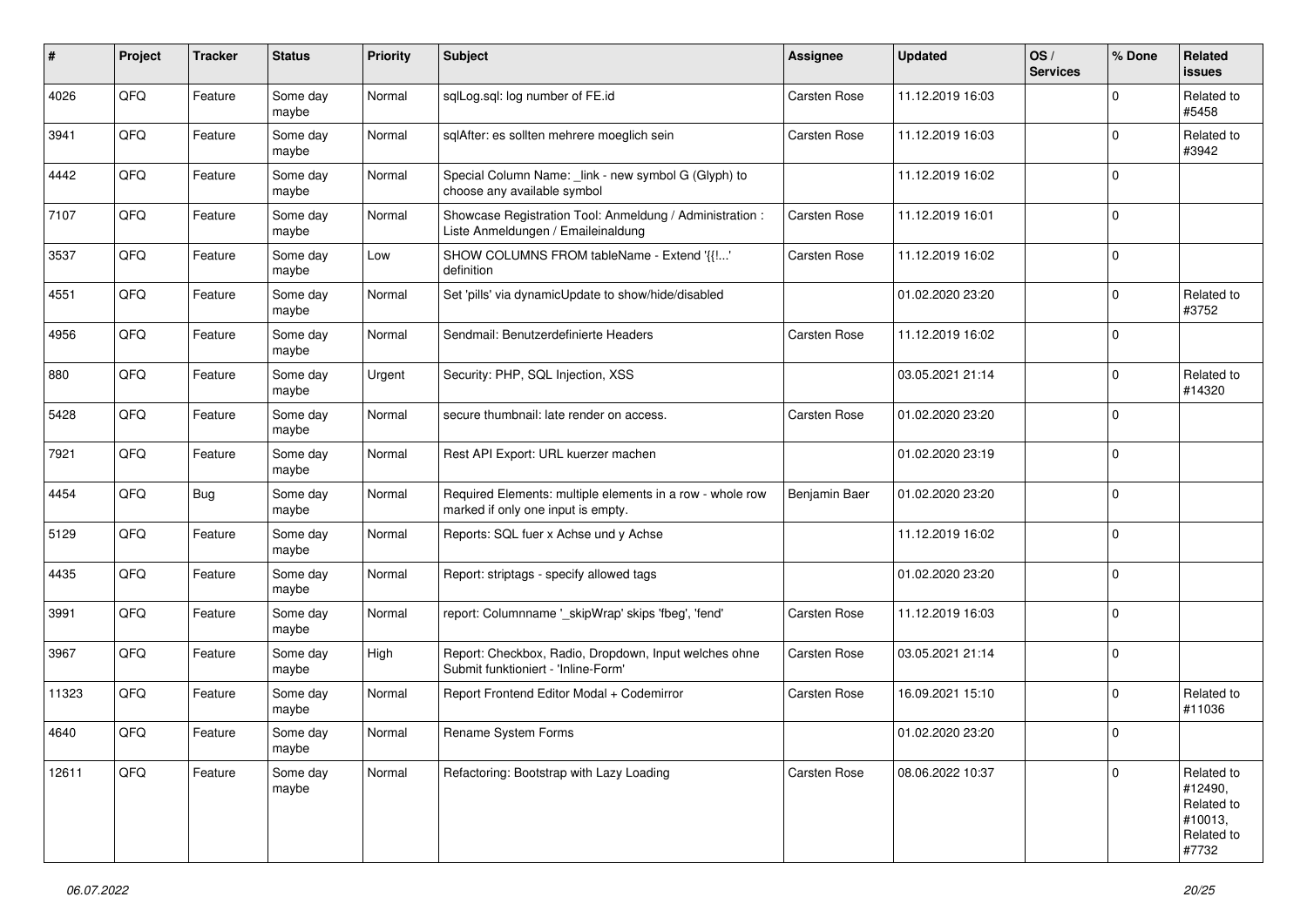| #    | Project | <b>Tracker</b> | <b>Status</b>     | <b>Priority</b> | <b>Subject</b>                                                                                               | Assignee            | <b>Updated</b>   | OS/<br><b>Services</b> | % Done      | Related<br>issues                              |
|------|---------|----------------|-------------------|-----------------|--------------------------------------------------------------------------------------------------------------|---------------------|------------------|------------------------|-------------|------------------------------------------------|
| 3109 | QFQ     | <b>Bug</b>     | Some day<br>maybe | High            | RealUrl: Links werden nicht korrekt gerendert                                                                | Carsten Rose        | 03.05.2021 21:14 |                        | $\mathbf 0$ |                                                |
| 9020 | QFQ     | <b>Bug</b>     | Some day<br>maybe | Normal          | radio mit buttonClass und dynamicUpdate lassen sich nicht<br>kombinieren                                     |                     | 11.12.2019 16:01 |                        | 0           |                                                |
| 5851 | QFQ     | Feature        | Some day<br>maybe | Normal          | Queue System implementieren: MQTT, RabbitMQ                                                                  |                     | 01.02.2020 23:20 |                        | $\mathbf 0$ | Related to<br>#5715                            |
| 4771 | QFQ     | <b>Bug</b>     | Some day<br>maybe | Normal          | qfq: select-down-values empty after save (edit-form for<br>program administrators)                           | <b>Carsten Rose</b> | 01.02.2020 23:20 |                        | $\mathbf 0$ | Related to<br>#4549, Has<br>duplicate<br>#4282 |
| 8586 | QFQ     | Feature        | Some day<br>maybe | Normal          | QFQ: Enhance Error message for 'record not found'                                                            | Carsten Rose        | 16.09.2021 15:10 |                        | $\mathbf 0$ |                                                |
| 5480 | QFQ     | Feature        | Some day<br>maybe | Normal          | QFQ: Dokumentation mit Screenshots versehen                                                                  | <b>Carsten Rose</b> | 01.02.2020 23:20 |                        | 0           | Related to<br>#9879                            |
| 4839 | QFQ     | Feature        | Some day<br>maybe | Normal          | qfq-handle in <head> Abschnitt</head>                                                                        | <b>Carsten Rose</b> | 11.12.2019 16:02 |                        | $\mathbf 0$ |                                                |
| 7108 | QFQ     | Feature        | Some day<br>maybe | Normal          | QFQ Wrap Elements                                                                                            |                     | 11.12.2019 16:01 |                        | $\mathbf 0$ |                                                |
| 3692 | QFQ     | Feature        | Some day<br>maybe | Normal          | QFQ Webseite                                                                                                 | Benjamin Baer       | 11.12.2019 16:02 |                        | $\mathbf 0$ | Related to<br>#5033                            |
| 5892 | QFQ     | Feature        | Some day<br>maybe | Normal          | QFQ should use T3 API to manipulate FE GROUP<br>membership                                                   |                     | 01.02.2020 23:20 |                        | $\mathbf 0$ |                                                |
| 1635 | QFQ     | Feature        | Some day<br>maybe | Normal          | QFQ Extension content record: weitere Optionen<br>einblenden.                                                | <b>Carsten Rose</b> | 11.12.2019 16:03 |                        | $\mathbf 0$ |                                                |
| 9024 | QFQ     | <b>Bug</b>     | Some day<br>maybe | Normal          | QFQ Einarbeitung                                                                                             |                     | 01.02.2020 15:56 |                        | $\mathbf 0$ |                                                |
| 5389 | QFQ     | Feature        | Some day<br>maybe | Normal          | QFQ Design: Multline label / note                                                                            | Benjamin Baer       | 01.02.2020 23:19 |                        | $\mathbf 0$ |                                                |
| 5160 | QFQ     | Feature        | Some day<br>maybe | Normal          | QFQ collaborative / together.js, ShareJS, y-js, collaborative,                                               |                     | 11.12.2019 16:02 |                        | $\mathbf 0$ |                                                |
| 1234 | QFQ     | Feature        | Some day<br>maybe | Normal          | QF: Record numbering: Im Grid soll in Spalte 1 optional die<br>laufende Nummer der Records angezeigt werden. |                     | 01.02.2020 23:20 |                        | $\mathbf 0$ |                                                |
| 955  | QFQ     | Feature        | Some day<br>maybe | Normal          | QF: Notizen vor/nach dem Form                                                                                |                     | 01.02.2020 23:20 |                        | $\mathbf 0$ |                                                |
| 1251 | QFQ     | Feature        | Some day<br>maybe | Normal          | QF: Combo                                                                                                    |                     | 11.12.2019 16:03 |                        | $\mathbf 0$ |                                                |
| 1253 | QFQ     | Feature        | Some day<br>maybe | Normal          | QF: Colorpicker                                                                                              |                     | 11.12.2019 16:03 |                        | $\mathbf 0$ |                                                |
| 3495 | QFQ     | Feature        | Some day<br>maybe | Normal          | Predifined Parameter werden nicht in '+' (add new record)<br>SIP gerendert.                                  |                     | 11.12.2019 16:02 |                        | $\mathbf 0$ |                                                |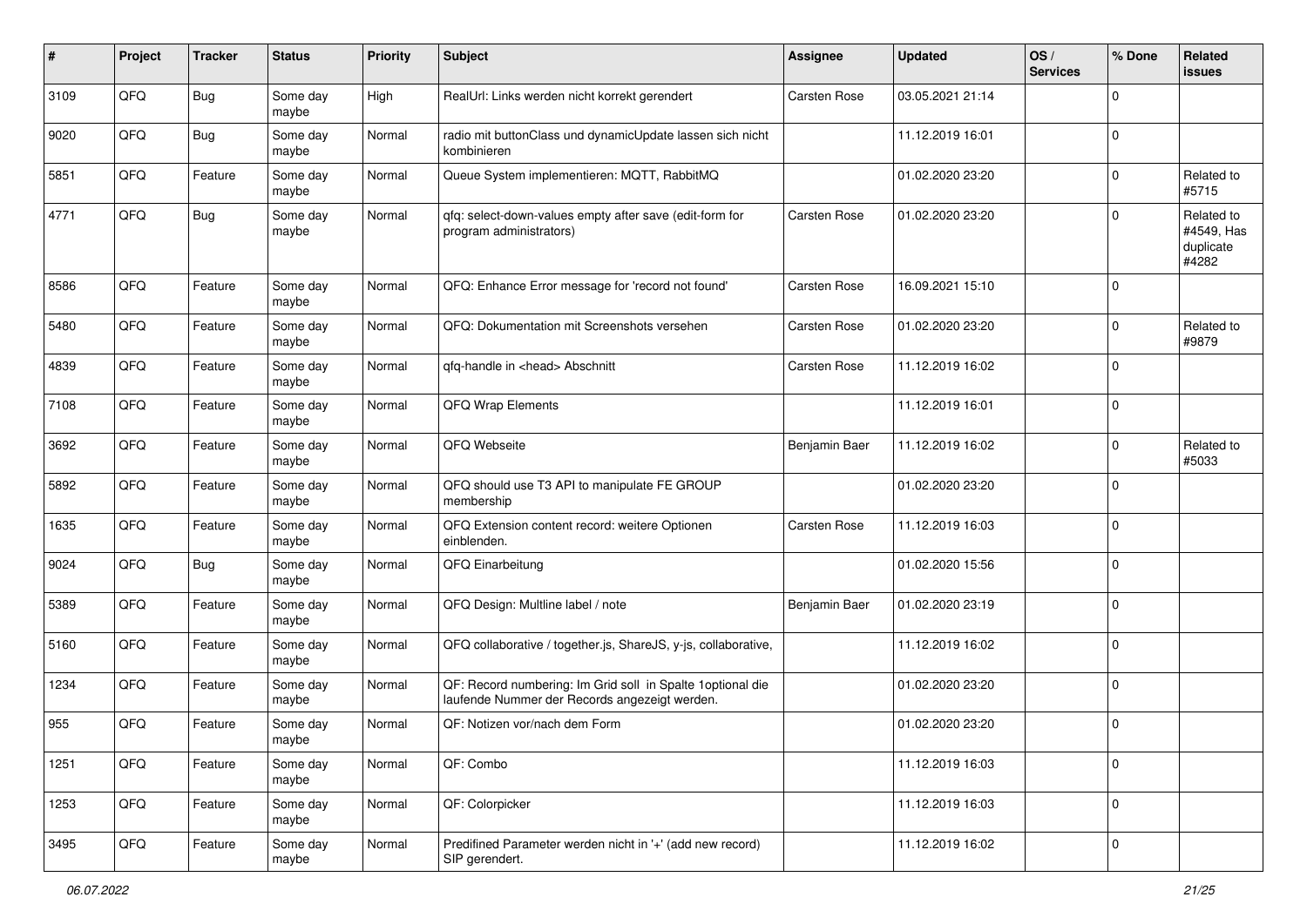| ∦    | Project | <b>Tracker</b> | <b>Status</b>     | <b>Priority</b> | <b>Subject</b>                                                                                         | <b>Assignee</b>     | <b>Updated</b>   | OS/<br><b>Services</b> | % Done      | Related<br><b>issues</b>                    |
|------|---------|----------------|-------------------|-----------------|--------------------------------------------------------------------------------------------------------|---------------------|------------------|------------------------|-------------|---------------------------------------------|
| 2063 | QFQ     | <b>Bug</b>     | Some day<br>maybe | Normal          | Pills auf 'inaktiv' setzen falls keine Element auf dem Pill<br>sichtbar sind.                          | Benjamin Baer       | 11.12.2019 16:03 |                        | $\Omega$    | Related to<br>#3752                         |
| 7336 | QFQ     | Feature        | Some day<br>maybe | Normal          | PDF Upload: disallow PDFs with specific Meta information                                               | <b>Carsten Rose</b> | 11.12.2019 16:01 |                        | $\mathbf 0$ |                                             |
| 8101 | QFQ     | Feature        | Some day<br>maybe | Normal          | Password hash: support further hashing methods                                                         | Carsten Rose        | 16.09.2021 15:10 |                        | $\mathbf 0$ |                                             |
| 4546 | QFQ     | <b>Bug</b>     | Some day<br>maybe | Normal          | NH: SIP storage is destroyed                                                                           |                     | 01.02.2020 23:20 |                        | $\mathbf 0$ |                                             |
| 7229 | QFQ     | Feature        | Some day<br>maybe | Normal          | New FormElement.type: Button                                                                           |                     | 01.02.2021 12:32 |                        | $\mathbf 0$ |                                             |
| 4446 | QFQ     | Feature        | Some day<br>maybe | Normal          | New FE get same feldContainerId as last modifed FE                                                     |                     | 01.02.2020 23:20 |                        | $\Omega$    |                                             |
| 6084 | QFQ     | Feature        | Some day<br>maybe | Normal          | New escape type: 'D' - convert date                                                                    |                     | 01.02.2020 23:19 |                        | $\mathbf 0$ |                                             |
| 9579 | QFQ     | Feature        | Some day<br>maybe | Normal          | Multiform with Process Row                                                                             | <b>Carsten Rose</b> | 11.12.2019 16:01 |                        | $\mathbf 0$ |                                             |
| 4365 | QFQ     | Feature        | Some day<br>maybe | Normal          | Multi Language: new way of config                                                                      | Carsten Rose        | 01.02.2020 23:20 |                        | $\mathbf 0$ |                                             |
| 3646 | QFQ     | Feature        | Some day<br>maybe | Normal          | Moeglichkeit HTML Tags in Reports auszugeben (zu<br>enkodieren: htmlspecialchars)                      |                     | 11.12.2019 16:02 |                        | $\mathbf 0$ | Related to<br>#14320                        |
| 4626 | QFQ     | Feature        | Some day<br>maybe | Normal          | Mobile View: 'classBody=qfq-form-right' makes no sense                                                 |                     | 01.02.2020 23:20 |                        | $\mathbf 0$ |                                             |
| 4027 | QFQ     | Feature        | Some day<br>maybe | Normal          | Missing: orange 'check' / 'bullet'                                                                     |                     | 11.12.2019 16:03 |                        | $\mathbf 0$ |                                             |
| 7104 | QFQ     | Feature        | Some day<br>maybe | Normal          | Manual: hint about escaping if '\r' appears in mail body                                               |                     | 11.12.2019 16:01 |                        | $\mathbf 0$ |                                             |
| 4440 | QFQ     | Feature        | Some day<br>maybe | Normal          | Manual.rst: explain how to. expand PHP Session to 4h                                                   |                     | 11.12.2019 16:02 |                        | $\mathbf 0$ |                                             |
| 2084 | QFQ     | Feature        | Some day<br>maybe | Normal          | Mailto mit encryption: Subrecord                                                                       | Carsten Rose        | 11.12.2019 16:03 |                        | $\mathbf 0$ | Related to<br>#2082                         |
| 5455 | QFQ     | Feature        | Some day<br>maybe | Normal          | Mail Redirects grld abhaengig                                                                          |                     | 01.02.2020 23:20 |                        | $\mathbf 0$ |                                             |
| 4974 | QFQ     | Feature        | Some day<br>maybe | Normal          | Long polling - inform all listening clients of changes                                                 |                     | 11.12.2019 16:02 |                        | $\mathbf 0$ |                                             |
| 5852 | QFQ     | Feature        | Some day<br>maybe | Normal          | Logging: mail.log / sql.log - im FE anzeigen und via AJAX<br>aktualisieren                             | Carsten Rose        | 01.02.2020 23:19 |                        | $\mathbf 0$ | Related to<br>#5885                         |
| 4439 | QFG     | Feature        | Some day<br>maybe | Normal          | Log: report all actions fired by an FE Element, incl. the<br>original directive (slaveld, sqlInsert, ) |                     | 01.02.2020 23:20 |                        | $\mathbf 0$ | Related to<br>#4432,<br>Related to<br>#5458 |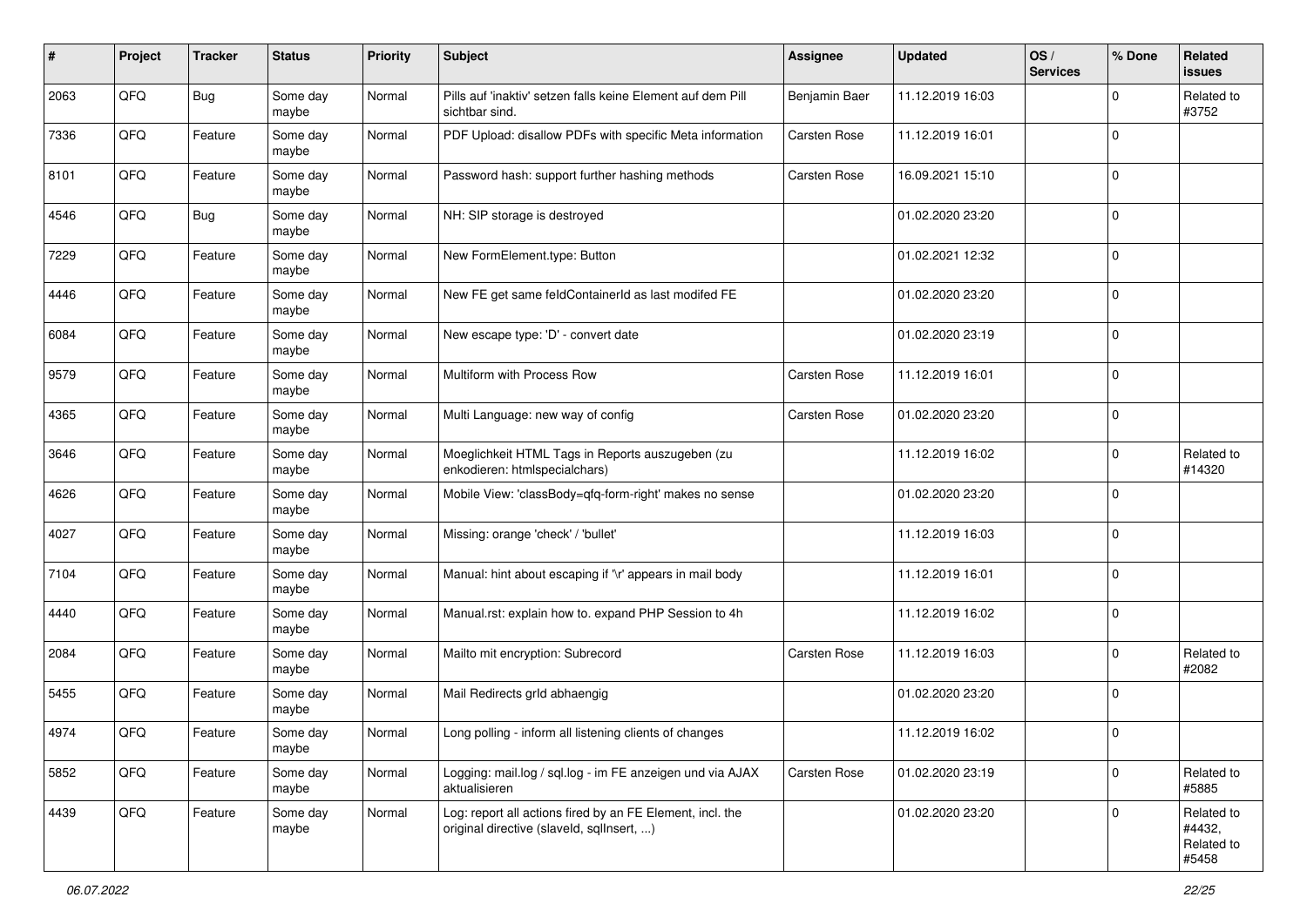| #     | Project | <b>Tracker</b> | <b>Status</b>     | <b>Priority</b> | <b>Subject</b>                                                                             | <b>Assignee</b>     | <b>Updated</b>   | OS/<br><b>Services</b> | % Done      | <b>Related</b><br><b>issues</b>                                        |
|-------|---------|----------------|-------------------|-----------------|--------------------------------------------------------------------------------------------|---------------------|------------------|------------------------|-------------|------------------------------------------------------------------------|
| 4433  | QFQ     | Feature        | Some day<br>maybe | Normal          | Log when SIP will be destroyed by QFQ for any (security)<br>reason                         |                     | 01.02.2020 23:20 |                        | $\Omega$    | Related to<br>#4432,<br>Related to<br>#5458                            |
| 3617  | QFQ     | Feature        | Some day<br>maybe | Normal          | Load javascripts at bottom                                                                 |                     | 11.12.2019 16:02 |                        | $\mathbf 0$ |                                                                        |
| 3457  | QFQ     | Feature        | Some day<br>maybe | Normal          | LDAP: concat multi values to one single entry                                              | Carsten Rose        | 11.12.2019 16:02 |                        | $\mathbf 0$ |                                                                        |
| 1946  | QFQ     | Feature        | Some day<br>maybe | Normal          | Kontrolle ob der ReadOnly Modus bei den<br>Formularelementen korrekt implementiert ist     | <b>Carsten Rose</b> | 11.12.2019 16:03 |                        | $\mathbf 0$ |                                                                        |
| 1510  | QFQ     | Feature        | Some day<br>maybe | Normal          | jquery von google laden, falls das nicht geht lokal                                        |                     | 11.12.2019 16:03 |                        | $\mathbf 0$ |                                                                        |
| 7732  | QFQ     | Feature        | Some day<br>maybe | Normal          | Javascript: Lazy Loading der add on libs                                                   | Benjamin Baer       | 08.06.2022 10:38 |                        | $\Omega$    | Related to<br>#12611.<br>Related to<br>#12490,<br>Related to<br>#10013 |
| 4259  | QFQ     | Feature        | Some day<br>maybe | Normal          | Instant trigger a cron job                                                                 | Carsten Rose        | 11.12.2019 16:03 |                        | $\mathbf 0$ |                                                                        |
| 11036 | QFQ     | Feature        | Some day<br>maybe | Normal          | inline report editor permissions                                                           | Carsten Rose        | 16.09.2021 15:09 |                        | $\mathbf 0$ | Related to<br>#11323                                                   |
| 2950  | QFQ     | Feature        | Some day<br>maybe | Normal          | Inhalt QFQ Records als File                                                                |                     | 11.12.2019 16:03 |                        | $\mathbf 0$ |                                                                        |
| 4659  | QFQ     | <b>Bug</b>     | Some day<br>maybe | Normal          | infoButtonExtra                                                                            | <b>Carsten Rose</b> | 01.02.2020 23:20 |                        | $\Omega$    |                                                                        |
| 7453  | QFQ     | Feature        | Some day<br>maybe | Normal          | import / export forms QFQ                                                                  | Carsten Rose        | 16.09.2021 15:10 |                        | $\mathbf 0$ |                                                                        |
| 9126  | QFQ     | <b>Bug</b>     | Some day<br>maybe | Normal          | hidden Form elements are present in page source                                            |                     | 02.01.2021 18:41 |                        | $\mathbf 0$ |                                                                        |
| 10095 | QFQ     | Feature        | Some day<br>maybe | Normal          | Generic Gitlab Integration into QFQ                                                        | Carsten Rose        | 16.09.2021 15:10 |                        | $\mathbf 0$ |                                                                        |
| 6515  | QFQ     | Feature        | Some day<br>maybe | Normal          | Formular: Felder dynamisch ein/ausblenden                                                  |                     | 11.12.2019 16:02 |                        | $\mathbf 0$ |                                                                        |
| 3570  | QFQ     | <b>Bug</b>     | Some day<br>maybe | High            | Formular mit prmitnew permitEdit=Always wird nicht<br>aufgerufen (ist leer)                | Carsten Rose        | 03.05.2021 21:14 |                        | $\mathbf 0$ |                                                                        |
| 4008  | QFQ     | <b>Bug</b>     | Some day<br>maybe | Normal          | FormElemen.type=sendmail: wrong 'TO' if 'real<br>name <rea@mail.to>' is used</rea@mail.to> | <b>Carsten Rose</b> | 11.12.2019 16:03 |                        | $\mathbf 0$ |                                                                        |
| 3350  | QFQ     | Feature        | Some day<br>maybe | Normal          | FormEditor: Hilfetext hinter 'checktype'                                                   | Carsten Rose        | 11.12.2019 16:02 |                        | $\mathbf 0$ |                                                                        |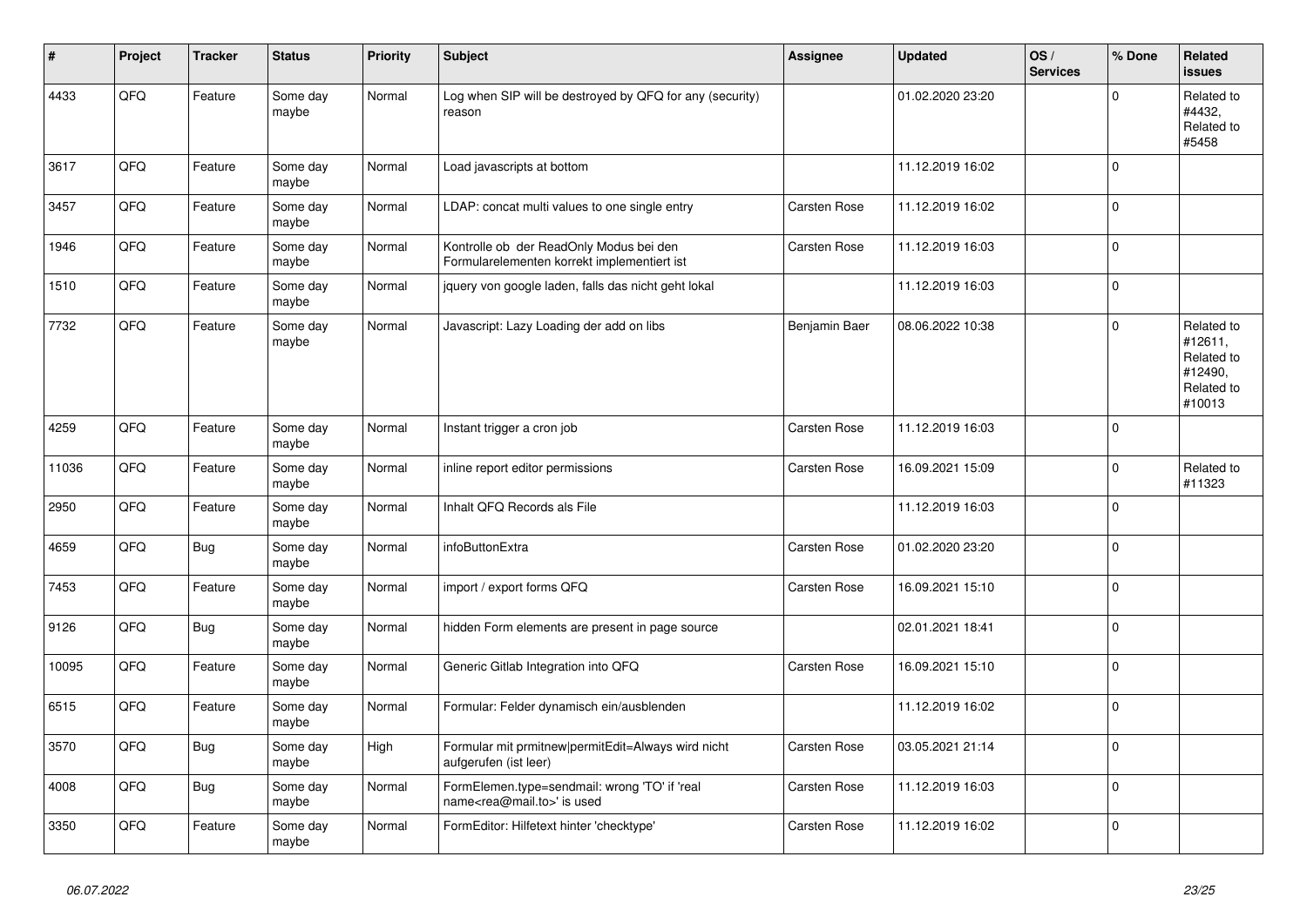| $\vert$ # | Project | <b>Tracker</b> | <b>Status</b>     | <b>Priority</b> | <b>Subject</b>                                                                                                                                           | Assignee            | <b>Updated</b>   | OS/<br><b>Services</b> | % Done      | Related<br><b>issues</b>                                              |
|-----------|---------|----------------|-------------------|-----------------|----------------------------------------------------------------------------------------------------------------------------------------------------------|---------------------|------------------|------------------------|-------------|-----------------------------------------------------------------------|
| 3877      | QFQ     | Feature        | Some day<br>maybe | Normal          | FormEditor: die Felder die aktuell nicht gebraucht werden<br>nur auf readonly/disabled setzen (nicht ausblenden > das<br>irritiert.                      | <b>Carsten Rose</b> | 11.12.2019 16:03 |                        | $\Omega$    |                                                                       |
| 7278      | QFQ     | Feature        | Some day<br>maybe | Normal          | Form: Wert vordefinieren der immer gesetzt wird                                                                                                          |                     | 02.05.2021 09:27 |                        | $\mathbf 0$ |                                                                       |
| 4443      | QFQ     | Feature        | Some day<br>maybe | Normal          | Form: multiple secondary tables                                                                                                                          |                     | 01.02.2020 23:20 |                        | $\Omega$    |                                                                       |
| 3708      | QFO     | Feature        | Some day<br>maybe | Normal          | Form: input - 'specialchars', 'none'  gewisse tags erlauben,<br>andere verbieten                                                                         | Carsten Rose        | 11.12.2019 16:02 |                        | $\Omega$    | Related to<br>#14320                                                  |
| 5983      | QFQ     | Feature        | Some day<br>maybe | Normal          | Form Submit (save & update): normalize date/-time FE                                                                                                     | Carsten Rose        | 01.02.2020 23:19 |                        | $\Omega$    |                                                                       |
| 5557      | QFQ     | <b>Bug</b>     | Some day<br>maybe | Normal          | Form load: STORE_RECORD filled, but should be empty                                                                                                      | <b>Carsten Rose</b> | 01.02.2020 23:19 |                        | $\Omega$    |                                                                       |
| 12315     | QFQ     | Feature        | Some day<br>maybe | Normal          | Form History (Diffs) / Backups                                                                                                                           | Carsten Rose        | 16.09.2021 15:10 |                        | $\mathbf 0$ |                                                                       |
| 11322     | QFQ     | Feature        | Some day<br>maybe | Normal          | Form Element JSON - (multiline parameter field)                                                                                                          | <b>Carsten Rose</b> | 16.09.2021 15:10 |                        | $\Omega$    |                                                                       |
| 3878      | QFQ     | Feature        | Some day<br>maybe | Normal          | Form 'FormElement': Spalte 'name' typeAhead mit<br>Spaltennamen der Primarytable.                                                                        |                     | 11.12.2019 16:03 |                        | $\Omega$    |                                                                       |
| 3879      | QFQ     | Feature        | Some day<br>maybe | Normal          | Form 'FormElement': Beim Feld 'name' rechts in der Notiz<br>einen Link einblenden - a) aktuelle Definition anzeigen, b)<br>Spalte in der Tabelle anlegen |                     | 11.12.2019 16:03 |                        | $\mathbf 0$ |                                                                       |
| 3880      | QFQ     | Feature        | Some day<br>maybe | Normal          | Form 'Form': anlegen einer Tabelle                                                                                                                       |                     | 14.01.2021 10:12 |                        | $\Omega$    |                                                                       |
| 5923      | QFQ     | Feature        | Some day<br>maybe | Normal          | fillStoreSystemBySqlLate                                                                                                                                 |                     | 01.02.2020 23:19 |                        | $\mathbf 0$ |                                                                       |
| 4872      | QFQ     | Feature        | Some day<br>maybe | Normal          | Fields of Typo3 page available in STORE_TYPO3                                                                                                            | Carsten Rose        | 01.02.2020 23:19 |                        | $\Omega$    |                                                                       |
| 4444      | QFQ     | Feature        | Some day<br>maybe | Normal          | FE.type=upload: detect mime type                                                                                                                         |                     | 11.12.2019 16:02 |                        | $\Omega$    | Related to<br>#4303                                                   |
| 5877      | QFQ     | Bug            | Some day<br>maybe | Normal          | FE.type=note:bsColumn strange behaviour                                                                                                                  |                     | 01.02.2020 23:19 |                        | $\mathbf 0$ |                                                                       |
| 5021      | QFQ     | <b>Bug</b>     | Some day<br>maybe | Normal          | FE.typ=extra - during save displays error 'datum2' already<br>filled in STORE SIP - the value is stored nevertheless                                     | Carsten Rose        | 01.02.2020 23:19 |                        | $\Omega$    | Related to<br>#3875                                                   |
| 10013     | QFQ     | Feature        | Some day<br>maybe | Normal          | FE.typ=editor: CodeMirror                                                                                                                                | <b>Carsten Rose</b> | 08.06.2022 10:37 |                        | $\Omega$    | Related to<br>#12611,<br>Related to<br>#12490.<br>Related to<br>#7732 |